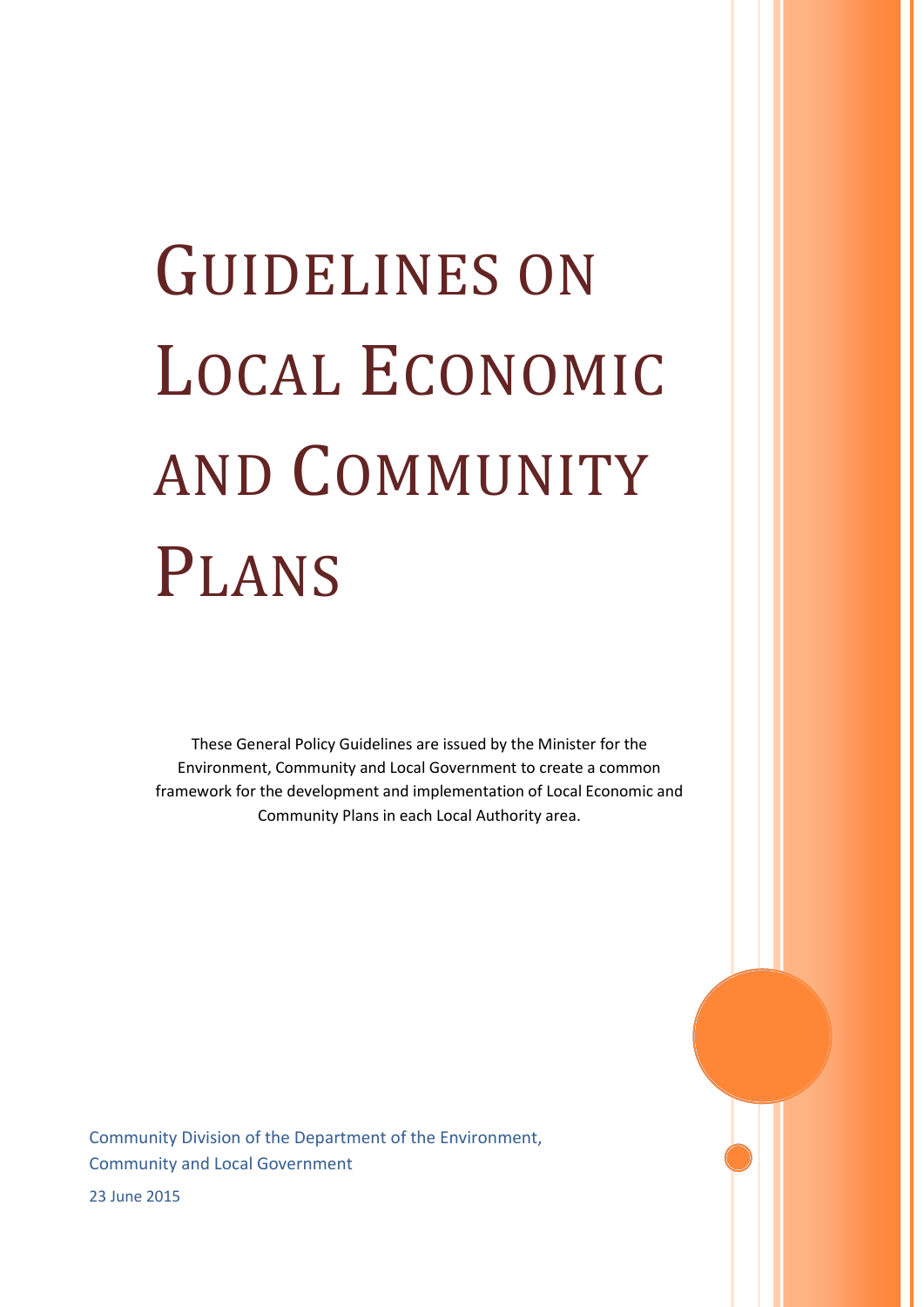# **Guidelines on Local Economic and Community Plans**

# **Issued by the Minister for the Environment, Community and Local Government**

Under Sections 66H and 128E of the Local Government Act 2001, in conjunction with Circular LG 1/2015 / AL 1/2015

15 January 2015

# **Part 1: General Guidance for the Formulation of LECPs**

#### **Overview**

- **1.** The Local Government Reform Act 2014 provides a stronger and clearer role for local government in economic development and community development, which is a key element in achieving the vision set out in the Action Programme for Effective Local Government: "*that local government will be the main vehicle of governance and public service at local level, leading economic, social and community development".*
- **2.** The purpose of the LECP, as provided for in the Local Government Reform Act 2014, is to set out, for a six-year period, the objectives and actions needed to promote and support the economic development and the local and community development of the relevant local authority area, both by itself directly and in partnership with other economic and community development stakeholders. The expansion and strengthening of local authority functions in economic development and local/ community development provided for in the Act is an important means to advance the overarching purpose of local government, as highlighted in the *[Action Programme for](http://www.environ.ie/en/PublicationsDocuments/FileDownLoad,31309,en.pdf)  [Effective Local Government –](http://www.environ.ie/en/PublicationsDocuments/FileDownLoad,31309,en.pdf) Putting People First,* "to promote the well-being and quality of life of citizens and communities"*.* This overarching vision needs to inform each LECP. Accordingly, the LECP should not, itself, be formulated as a high level strategy but, rather, needs to be as action-focused as possible, recognising that delivery will be through the programmes of other stakeholders as well as by the local authority.
- **3.** As the framework for the economic development and local/community development of the local authority area, the LECP will also be the primary mechanism at local level to bring forward relevant action arising from measures under the *[Action Plan for Jobs](http://www.djei.ie/enterprise/apj.htm)* and other statements of Government policy including the report of the *[Commission for](http://www.agresearch.teagasc.ie/rerc/CEDRA/CEDRA_Report.pdf)  [the Economic Development of Rural Areas](http://www.agresearch.teagasc.ie/rerc/CEDRA/CEDRA_Report.pdf)* (CEDRA).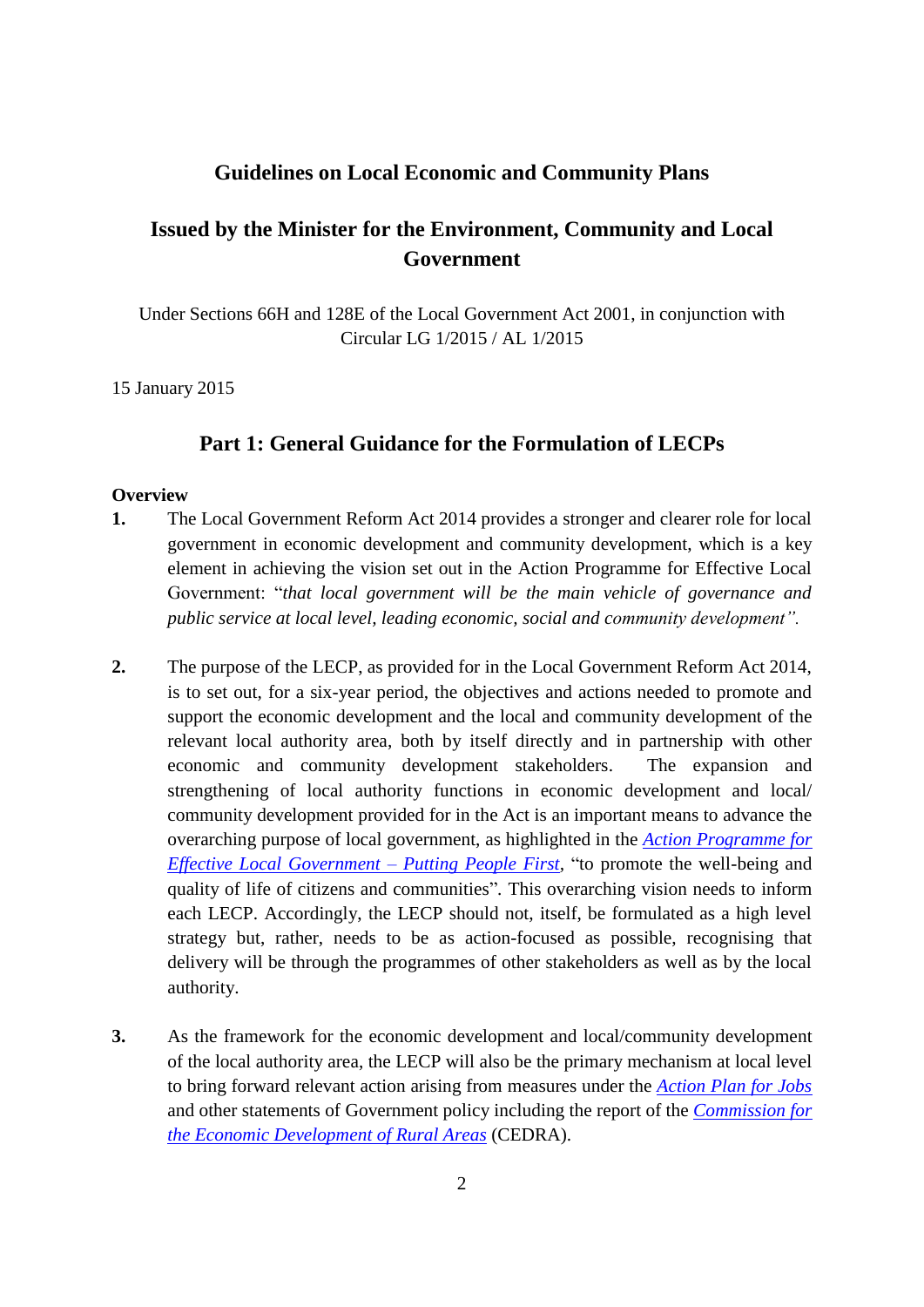#### **Integrated Process**

- **4.** The economic elements of the LECP will be developed by the SPC for Economic Development and Enterprise while the Local Community Development Committees (LCDCs) will develop the community elements of the LECP. The LECP as a whole, into which both the economic and community elements will be integrated, will be adopted by the local authority.
- **5.** Each LECP must be consistent, in the first instance, with the existing Regional Planning Guidelines 2010-2022 and subsequently with the Regional Spatial and Economic Strategies (RSESs) to be prepared by the Regional Assemblies and a new National Planning Framework which, it is envisaged, will replace the National Spatial Strategy. The LECP must also be consistent with the statutory City/County Development Plan, and should be consistent with current Government policy in relation to economic development (at present the *[Medium Term Economic Strategy](http://mtes2020.finance.gov.ie/)  [2014 –](http://mtes2020.finance.gov.ie/) 2020* (MTES) and Enterprise strategy as set out in *[Making it Happen –](http://www.forfas.ie/media/Forfas100924-Making_It_Happen-Growing_Enterprise_for_Ireland.pdf) [Growing Enterprise for Ireland\)](http://www.forfas.ie/media/Forfas100924-Making_It_Happen-Growing_Enterprise_for_Ireland.pdf)*, as well as having regard to other national policy initiatives under the *[Action Plan for Jobs](http://www.djei.ie/enterprise/apj.htm)*. However, it should be recognised that these LECPs will be developed and implemented within an evolving national policy context. Local authorities, supported by the Department, should endeavour to ensure that all relevant policies are reflected in the development and review of the LECP, which should also be sufficiently resilient to allow for possible changes in scenarios on which policy is based.
- **6.** The main features of the overall LECP will consist of high level **Goals** for the integrated Plan, supported by specific **Objectives** under the respective economic and community streams. Each objective within the economic and community elements will be achieved through the implementation of specific, time-bound and measurable **Actions**. It is recognised that certain objectives may arise in both the economic and community elements. However, the particular actions required to achieve these objectives should be provided for under each of the two streams, with responsibility for the delivery or oversight of specific actions being assigned to either the SPC for Economic Development or to the LCDC. Integration between economic and community elements is primarily likely to arise in relation to the overall process and shared information base, as well as for particular aspects such as jobs, skills and labour market access. Where direct integration is not appropriate, it will be necessary to ensure adequate co-ordination between the two elements.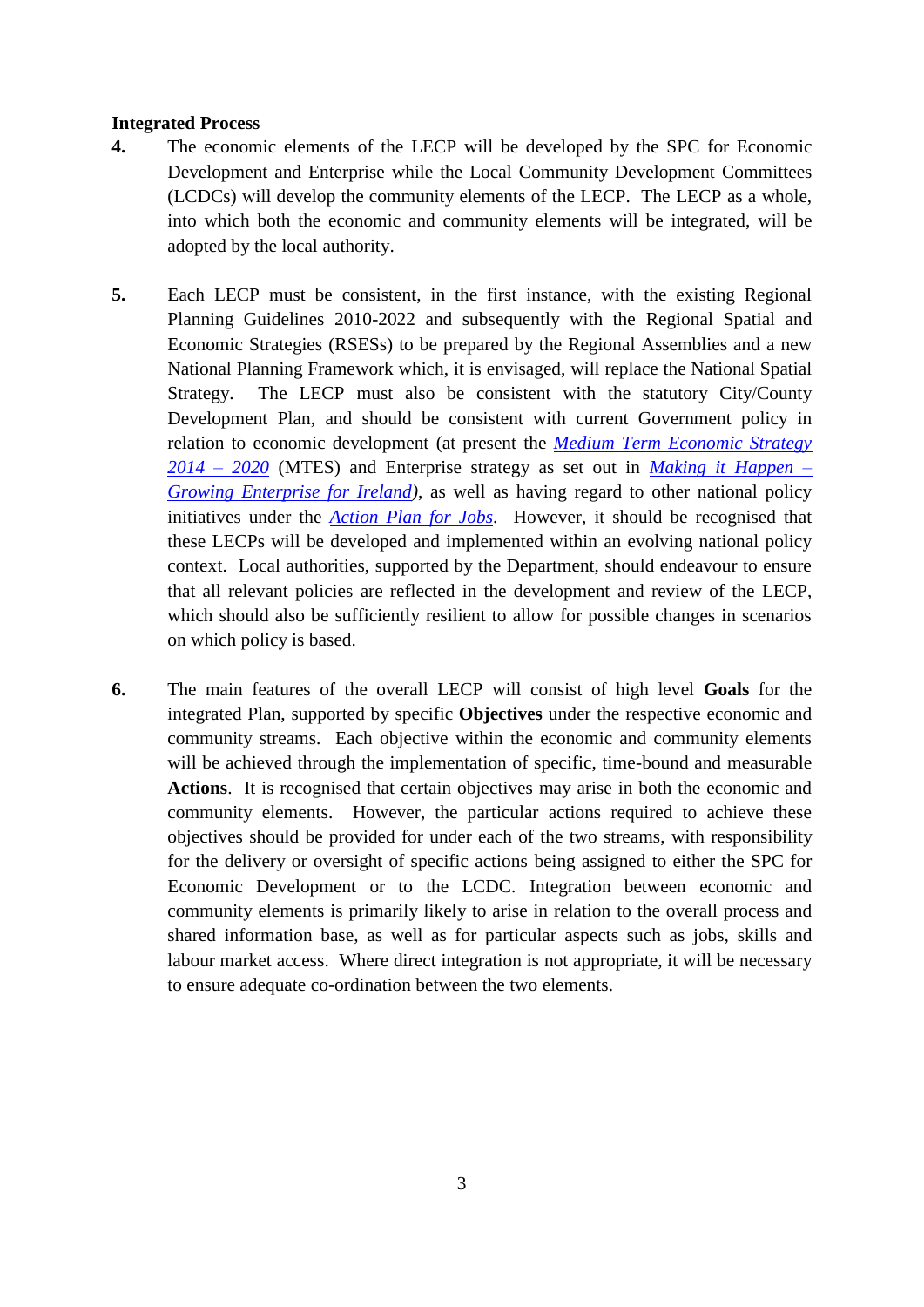

**7.** It is expected that the process for the development of the LECPs will initially consist of four broad phases: preparation, public consultation, development of objectives and actions, and finalisation of the LECP, followed by a fifth phase for monitoring and review of the implementation of the Plan. The approach to the public consultation phase will need to take into account the importance of matching consultation processes with different stakeholder needs across both the economic and community sectors. A flow chart outlining the key steps in the process is provided below. Where a local authority has commenced work on the LECP, this should be built on and aligned to the next phase of the LECP development process set out below. Particular note should be taken of the need to establish clear targets in Phase 3 (development of objectives and actions stage) against which progress in meeting specific objectives can be measured during Phase 5 (Monitoring and Review stage<sup>1</sup>).

**.** 

As the LECP will be guided in part by the local authority's corporate plan, review of the corporate plan following adoption of the LECP has been recommended in circular LG 25/2014.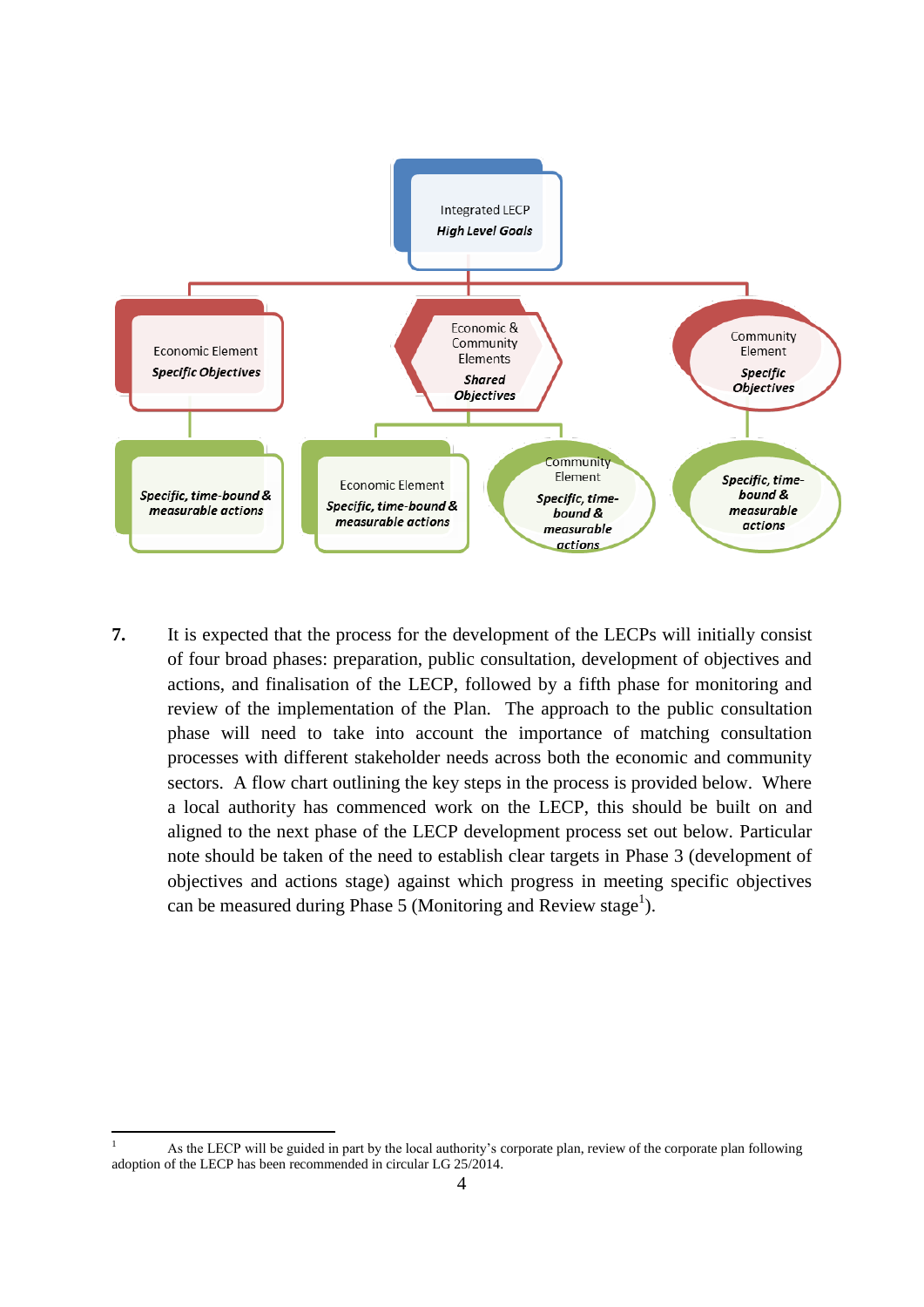

- **8.** Responsibilities under the Local Government Reform Act 2014 in relation to the process for formulation of the LECP include the following:
	- i. the making of the overall Plan as a reserved function of the elected council of the local authority;
	- ii. preparation of the economic elements of the LECP by the SPC for Economic Development and Enterprise which is to perform this function on behalf of the local authority;
	- iii. preparation of the community elements of the LECP by the LCDC;
	- iv. consultation with the Regional Assembly to ensure the consistency of the LECP with the RPG/RSES and adoption of a statement on the draft of both elements of the Plan by the assembly;
	- v. consultation with the Municipal District members<sup>2</sup> to ensure consistency between the economic and community elements and consistency with the core strategy and objectives of the statutory Development Plan, and adoption of a statement on the draft of both elements of the LECP by the Municipal District members as a reserved function.
- **9.** In preparing the LECP, local authorities should also engage with the regional economic forum (see Part 2, paragraphs 5 to 8) with a view to ensuring coherence in

 $\frac{1}{2}$ For those local authorities without Municipal Districts, consultations may be undertaken with Area Committees or equivalents.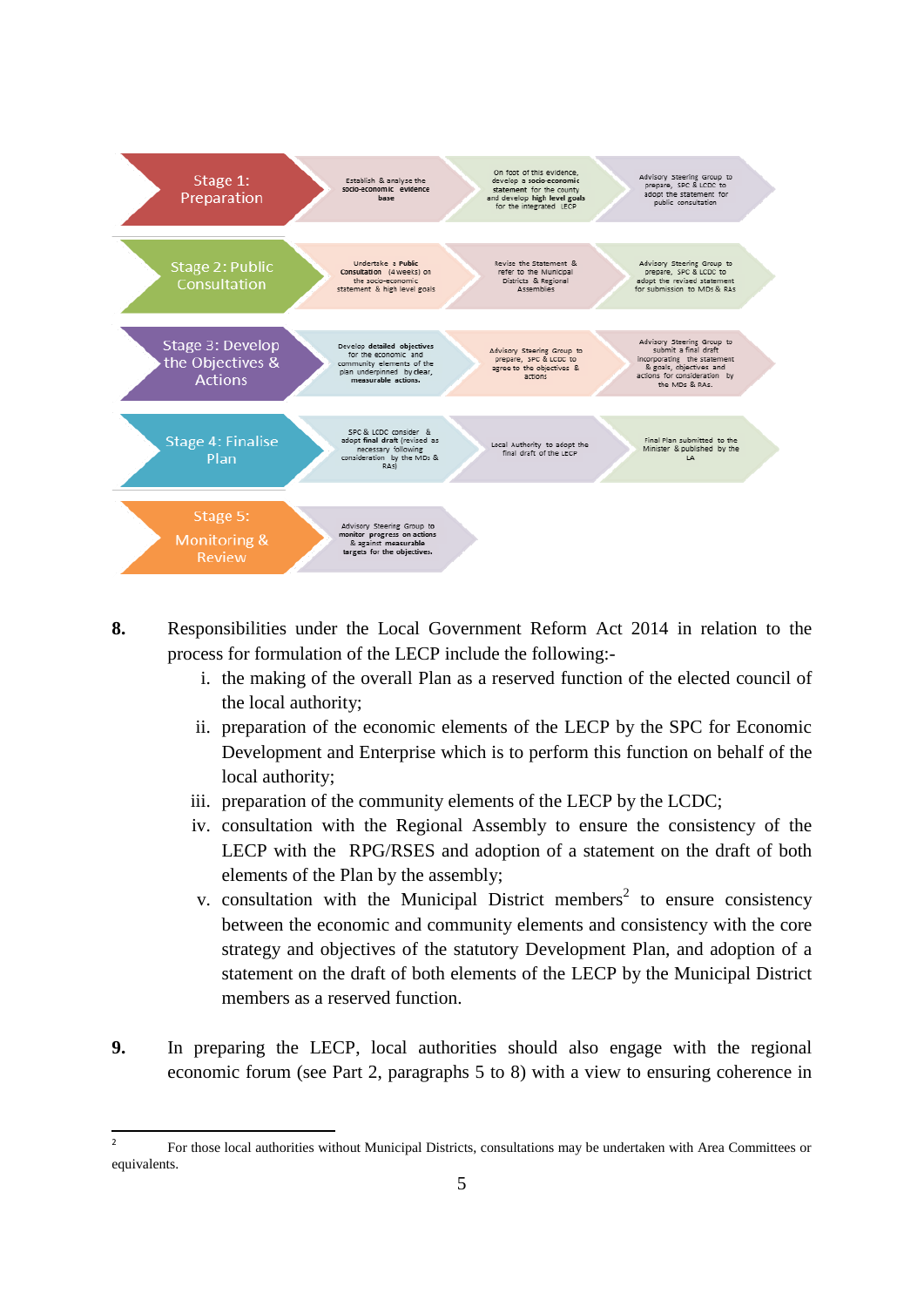the regional context<sup>3</sup> generally, having regard to the RPG/RSES and other relevant policy frameworks such as the Regional Enterprise Strategies being developed under the auspices of Enterprise Ireland. The role of the Advisory Steering Group (see paragraph 17 of this Part) will be critical in managing communications between all relevant stakeholders listed above.

#### **Mutually Supporting Economic and Community Aspects**

- **10.** Economic development and local and community development, while distinct functions which involve some different challenges, approaches and skills, are mutually supportive in building sustainable communities with strong local economies. As a consequence, the economic and community elements of the LECP will have areas of common interest and action. For example, the local authority's investment in place-making activities will be supported by community-based work such as local tidy towns efforts and other local improvement initiatives under the local and community development programmes.
- **11.** Similarly, strong economic performance helps to build stronger communities and is fundamental to their welfare through greater prosperity, job creation and financial stability. Equally, local and community development interventions can support economic activity from the ground up, while also helping to combat social exclusion and poverty, for example, through targeted interventions to improve education, training and employment opportunities within disadvantaged or marginalised communities. It is important that these "integrated elements" are highlighted in the LECP to ensure a coordinated delivery of actions for both economic and local/community development.

#### **Shared Information Base**

1

**12.** The performance of all local authority functions should be informed by good quality information. Both the economic and community elements of the LECP should be based on best-available evidence and relevant, comprehensive, and accurate statistical and other data, and be cognisant of the targets in EU 2020. Accordingly, a major requirement for the integrated aspect of the LECP will be the use of a shared evidence base to inform decision-making by the LCDC and SPC for Economic Development in drafting the Plan. While the approach to the development of the Plan should be generally a "bottom-up" one, data input can be based on more centralised research, data mining, and data analysis. The Department will explore possible ways of providing support in this regard. Data derived for initial preparation of the LECP should be used also throughout the planning process and for monitoring of implementation and measuring performance.

<sup>3</sup> References to "regional" in this context relate to a level approximating to the areas of the former regional authorities and current EU NUTS 3 regions. The RSES will be formulated from this level, in effect, "sub-regions", of the regional assemblies, involving statutory committees of the assemblies (Strategic Planning Area Committees).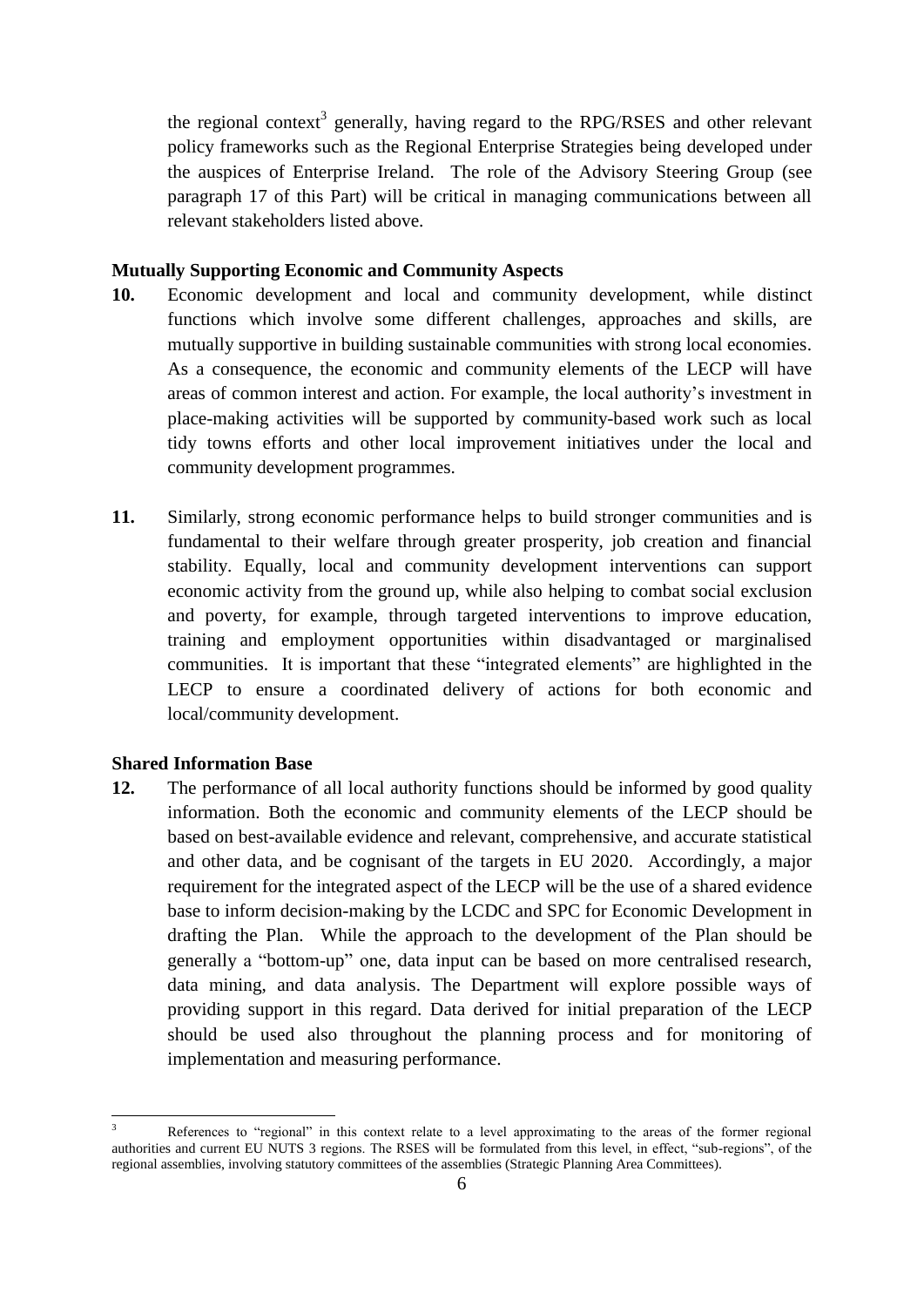- **13.** This shared evidence-base is likely to include:–
	- i. An analysis of strengths, weaknesses, opportunities and threats ('SWOT' analysis) in relation to economic development and community development in the area. This should include an overview of the local economy, population, and geography (with particular focus on main centres of population and strategic economic locations), as well as a profile and trend analysis of key economic aspects such as the local workforce/labour market, enterprises, investment, transport/travel patterns, and infrastructure, and an examination of local economic resources and activities, educational and research facilities and their interaction with business or other organisations, environmental quality and heritage, sectoral strengths and other relevant social, economic and demographic factors. Consideration should also be given to an examination of this background material prepared by neighbouring local authorities as part of the preparation of their LECP;
	- ii. A high-level overview of relevant aspects of the existing Regional Planning Guidelines 2010-2022 (RPGs), and subsequently the Regional Spatial and Economic Strategies (RSESs), and any relevant national or regional policy, strategy, initiative, or plan, focussing particularly on progress and opportunities locally, and further action required;
	- iii. A high-level review of previous local strategies and plans, focussing primarily on the impacts/outcomes of such plans, and ensuring that approaches which have proved unsuccessful are not repeated;
	- iv. The analysis should take account of performance relative to the high level [EU](http://ec.europa.eu/europe2020/targets/eu-targets/)  [2020 targets](http://ec.europa.eu/europe2020/targets/eu-targets/) and the five targets laid out in the [National Reform Programme](http://www.taoiseach.gov.ie/eng/Work_Of_The_Department/Economic_International_Northern_Ireland/Economic/NRP/National_Reform_Programme_2014.pdf)  [for Ireland;](http://www.taoiseach.gov.ie/eng/Work_Of_The_Department/Economic_International_Northern_Ireland/Economic/NRP/National_Reform_Programme_2014.pdf)
	- v. For the purpose of the economic element in particular:
		- a. a comparative analysis of the economic situation of the area, including (i) employment data, industry analyses, value chain analyses for specific industries and businesses operating in the local authority area and (ii) comparison of the results with national performance, neighbouring local authorities and other high performing areas;
		- b. detailed information about existing enterprises in the area;
		- c. a retail market analysis of the area, including an analysis of the existing retail mix in the main towns/shopping areas and the retail vacancy rate in those areas. Consideration should be given to the work already undertaken by local authorities as part of their responsibilities under the retail planning guidelines.

## **Socio-economic Statement**

**14.** From the analysis of the evidence-base, a socio-economic statement, with high level goals and targets for the overall Plan, should be prepared. While the formulation and adoption of the LECP involves an extensive body of work and range of processes, it is strongly recommended that this statement should be as succinct as possible. These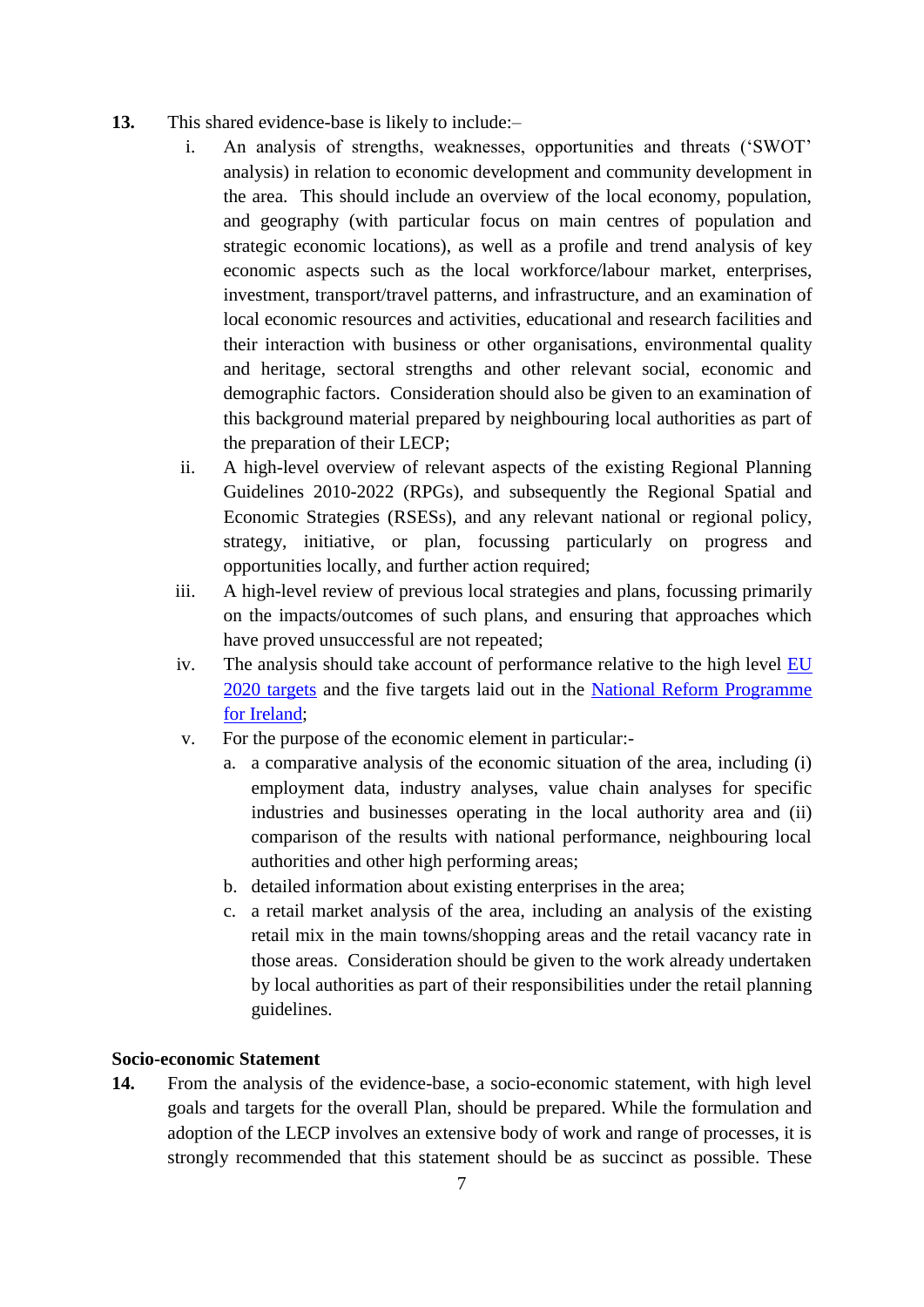goals should represent the broad outcomes to be achieved by the LECP within the overarching purpose stated in the *Action Programme for Effective Local Government* of promoting well-being and quality of life.

- **15.** Some examples of headings under which such high-level Goals might be specified are listed below:
	- i. maximising economic activity, performance, and opportunity and improving prosperity and quality of life of the community;
	- ii. increased level and quality of employment and income;
	- iii. effective development and use of the local workforce, including improved skills and educational opportunities;
	- iv. reduced social exclusion and disadvantage in the community;
	- v. maximising the attractiveness of key locations, (including in respect of urban centres, given their economic and social importance for the wider rural hinterland), as places in which to live, visit, work, or transact business;
	- vi. improvement in the level and quality of community identity, solidarity and civic participation;
	- vii. protection and enhancement of the environment, including through resourceefficiency measures and applying the principles of sustainable development;
	- viii. securing implementation of the locational or place-specific aspects of relevant national, regional and city/county level planning frameworks and strategies.

## **Linking Overall Goals to Economic and Community Elements**

**16.** The **high-level Goals** should be elaborated further within both the economic and the community elements of the LECP, in the form of specific, measurable **Objectives**, which will, in turn be supported by practical, time-bound **Actions** to deliver these objectives within the individual components of the LECP. Further guidance in relation to the elaboration of objectives and actions is provided in Parts 2 and 3 of these guidelines, dealing with the economic elements and the community elements, respectively, of the LECP.

## **Process and Timescale for Formulation of Plan**

## **Advisory Steering Group**

**17.** In order to ensure that the preparation of the economic and community elements of the LECP are co-ordinated, and duplication (both in terms of effort and engagement with stakeholders) is avoided, it is recommended that each local authority should establish an Advisory Steering Group to assist in the preparation, drafting, adoption, and monitoring of the LECP.

The Advisory Steering Group should include;-

- i. at least one member of the LCDC;
- ii. at least one member of the SPC for Economic Development and Enterprise;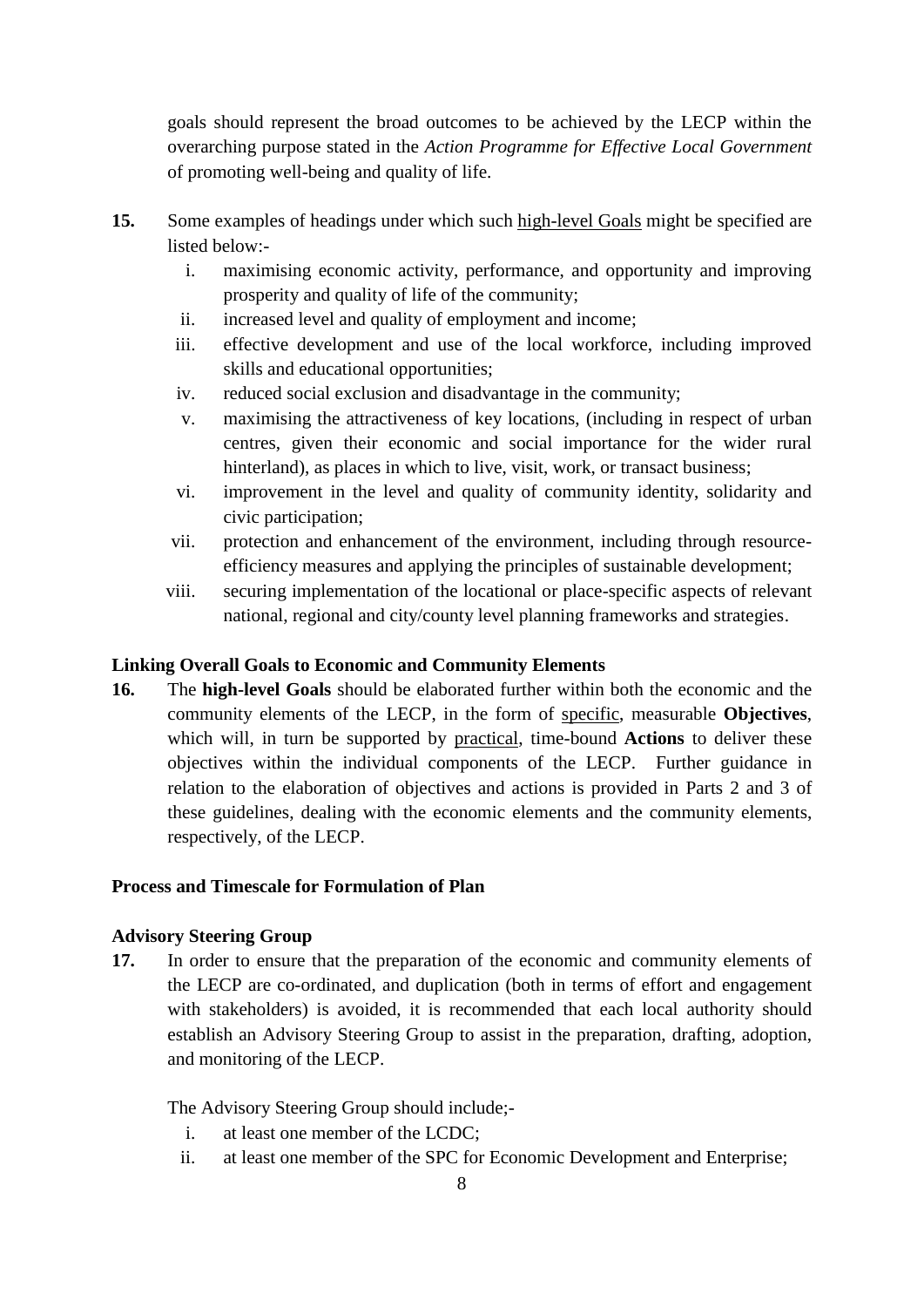- iii. the chief officer (or a nominee) of the LCDC;
- iv. the Director of Service supporting the SPC for Economic Development and Enterprise, or his or her nominee; and
- v. subject to avoiding unwieldy size, any person that both the SPC for Economic Development and Enterprise and LCDC consider likely to make a significant contribution to the work, whether or not a member of the LCDC or the SPC. This may include senior personnel from relevant public and private sector organisations, individuals with entrepreneurial expertise, third level institutions, members of the relevant regional economic forum (provided for in Part 2 of this guidance) or other relevant interests.
- **18.** Specific functions of the Advisory Steering Group will be to advise and assist on:
	- i. the development of the socio-economic statement setting out the high level goals for the area;
	- ii. the arrangement and management of the consultation process for the development of the economic elements and the community elements of the LECP based on the high level goals in the socio-economic statement, and the additional consultations identified for the community element and set out at paragraph 6 of Part 3;
	- iii. the particular areas of activity to be covered respectively by the economic elements and the community elements of the LECP, as well as areas of complementary and co-ordinated activity, taking account of the need to reduce duplication and unnecessary overlap and to maximise the use of available resources;
	- iv. the integration of both the economic and community elements into a single, coherent LECP;
	- v. ensuring that, for each action, there is clarity as to where responsibility rests for leading/coordinating;
	- vi. ensuring the LECP is consistent with the relevant statutory City/County Development Plan; and
	- vii. ensuring the LECP is consistent with any Regional Spatial and Economic Strategy (RSES) or, as appropriate, Regional Planning Guidelines, any National Planning Framework or other national policy, that may apply.
- **19.** It is intended that the Advisory Steering Group will focus on practical arrangements for the smooth preparation of an integrated Plan, from determining its scope through to final adoption. Size, membership and work methodologies should reflect this, recognising also that the local authority and LCDC have legal duties in this regard. In undertaking this work, the Advisory Steering Group may also seek inputs from other sources, including from the relevant regional economic forum referred to in part 2 of this guidance. Once the LECP has been made and published, it will be the role of the Advisory Steering Group to advise and assist on its implementation and monitoring arrangements. It will be a matter for the relevant local authorities to determine the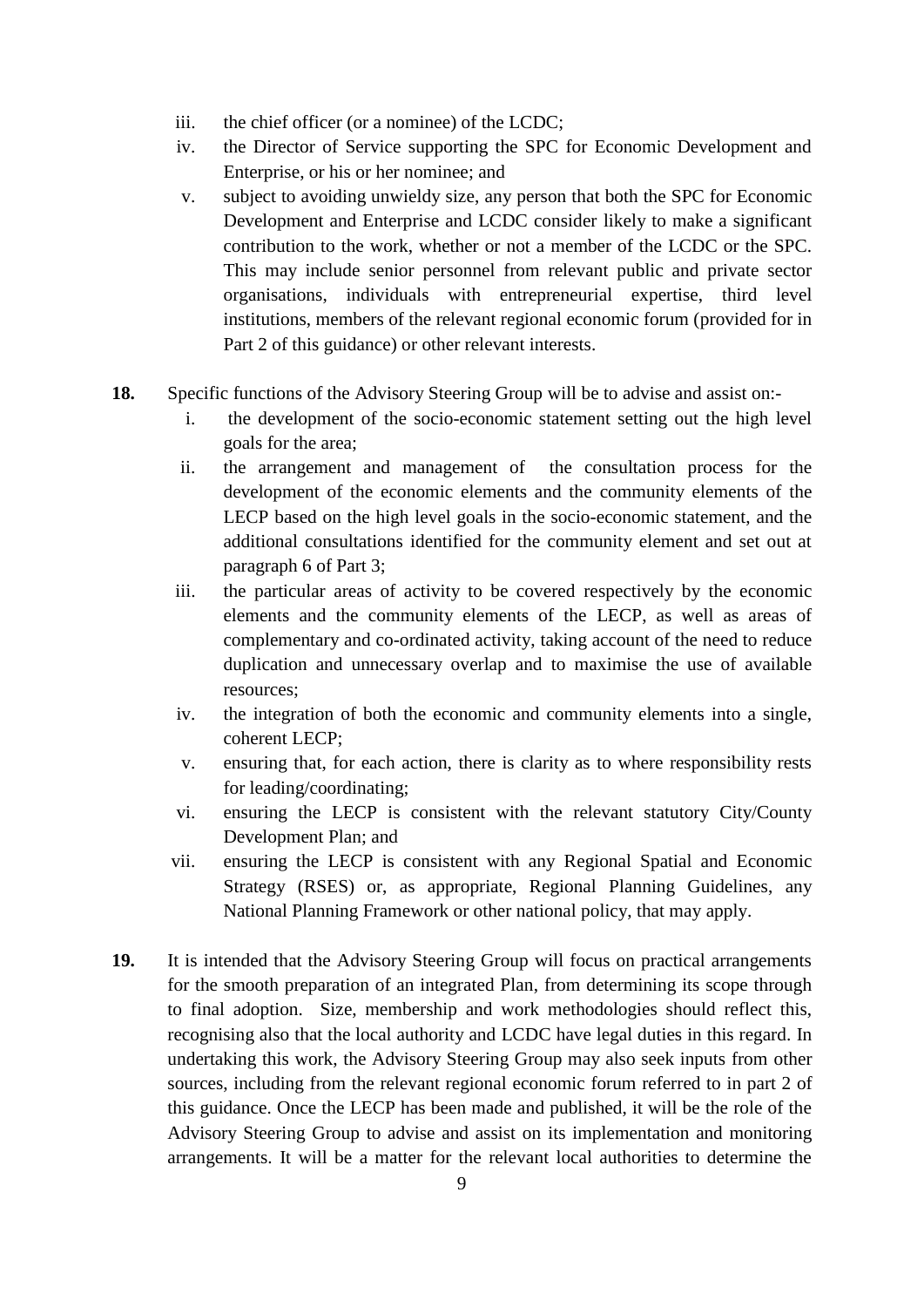appropriate relationship between the Advisory Steering Group and any pre-existing coordination arrangements such as non-statutory area-based strategic planning groups and economic forums.

#### **Spatial Planning Dimension**

**20.** The LECP is an important implementation vehicle for national and regional policy on economic development and local/community development. It is required to complement the City/ County Development Plans that set important statutory frameworks in relation to, for example, appropriate locations for new development such as business parks, retail development and industry. The LECP needs to be consistent with the broad locational policies of the Development Plan and not present alternate or competing proposals that would lead to inconsistency. The review role of Regional Assemblies and Municipal Districts set out in the Local Government Reform Act 2014 is important in this regard. An important part of the rationale for the enhanced local government role in economic development is to forge a stronger link between spatial planning and economic development and ensure that the planning development role is focussed strongly towards pro-actively supporting and promoting economic activity rather than being excessively regulatory in emphasis or concentrated primarily on building rather than other aspects of development.

#### **Strategic Environmental Assessment (SEA) and LECPs**

**21.** It is the responsibility of the local authority preparing the LECP to take account of the SEA Directive and Article 6 of the Habitats Directive and ensure compliance as appropriate.

## **Duration of the LECP**

**22.** The first LECPs should be completed by 31 December 2015 and will cover a six-year period. The first iteration of the LECP will be reviewed when the Regional Spatial and Economic Strategies (RSESs) are developed (expected in 2016). The review will provide an opportunity is to ensure consistency between the LECP and their respective RSESs and will also provide an opportunity to review, amend and reprioritise the high level goals and specific objectives and actions, where this is considered appropriate.

#### **Implementation, Monitoring and Review**

**23.** An implementation, monitoring, evaluation and review framework in relation to the objectives and actions in the economic and community elements of the LECP, incorporating relevant targets, timescale, performance indicators and progress milestones must be developed as part of each Plan. Local authorities should note the Regional Indicators Report prepared by the former regional authorities in this regard. Further guidance will be issued in relation to implementation, monitoring, evaluation and review aspects in due course.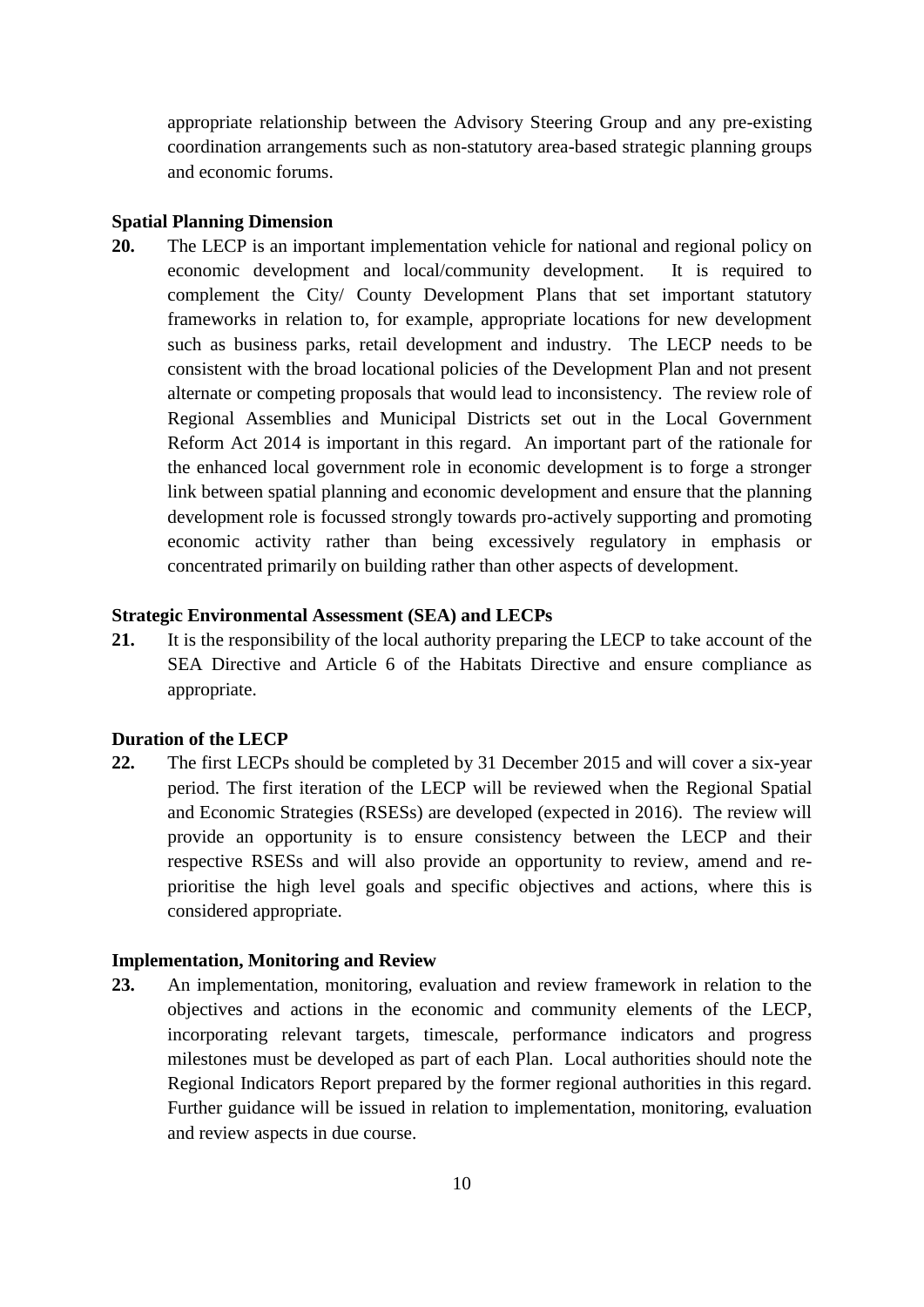# **Part 2: Economic Elements of the LECP**

# **(A) The Economic Development Role of Local Government**

## **Purpose and Nature of the Local Authority Economic Development Role**

- **1.** Formulation of the Economic Elements of the LECP is part of the wider economic role of local government. Local Government has a significant impact on the overall economy, accounting for  $\epsilon$ 6.3 billion between capital ( $\epsilon$ 1.9 billion) and current ( $\epsilon$ 4.4 billion) expenditure in 2012. It exerts a major influence on the local economy as provider, enabler, procurer or regulator in a range of matters such as infrastructure, sustainable development, and local services, as well as directly providing in the region of 27,500 jobs and working to promote local economic development in various ways, including co-ordinating response to possible local economic setbacks. These roles are reflected in the *[Local Government Sectoral Strategy to Promote Employment and](http://www.environ.ie/en/Publications/LocalGovernment/Administration/FileDownLoad,31194,en.pdf)  Support Local Enterprise - [Supporting Economic Recovery and Jobs –](http://www.environ.ie/en/Publications/LocalGovernment/Administration/FileDownLoad,31194,en.pdf) Locally.*
- **2.** In addition to this significant impact on economic activity, in the future, economic development must, of itself, be regarded as a "mainstream" local authority function alongside these more traditional roles. A non-exhaustive list of matters arising in the promotion of economic development is provided in section 66B (2) of the 2001 Act. The rationale for and nature of the local government role in economic development are outlined broadly in Chapter 3 of the Action Programme, with more specific examples in the Appendix 1 of the *Action Programme for Effective Local Government*.

## **Main Categories of Local Authority Economic Action**

**3.** The main features of the local authority's role in promoting and supporting economic development may be summarised under 6 main "Economic Action Areas" as follows:

# *Economic Action Area 1: Formulating the economic development plan and advising on the economic components of the community elements of the LECP:*

This is an important function in its own right but the Plan is also the framework within which the entire local authority economic development role should be developed and pursued. Input to the Plan should be obtained from a wide a range of economic development stakeholders, including business leaders, development agencies, higher education institutions and other key influencers of economic development. Engagement with the relevant regional economic forum (provided for in paragraphs 5 to 8 of this Part of the guidelines) is considered critical in this regard and to ensure that the LECP takes full account of regional considerations.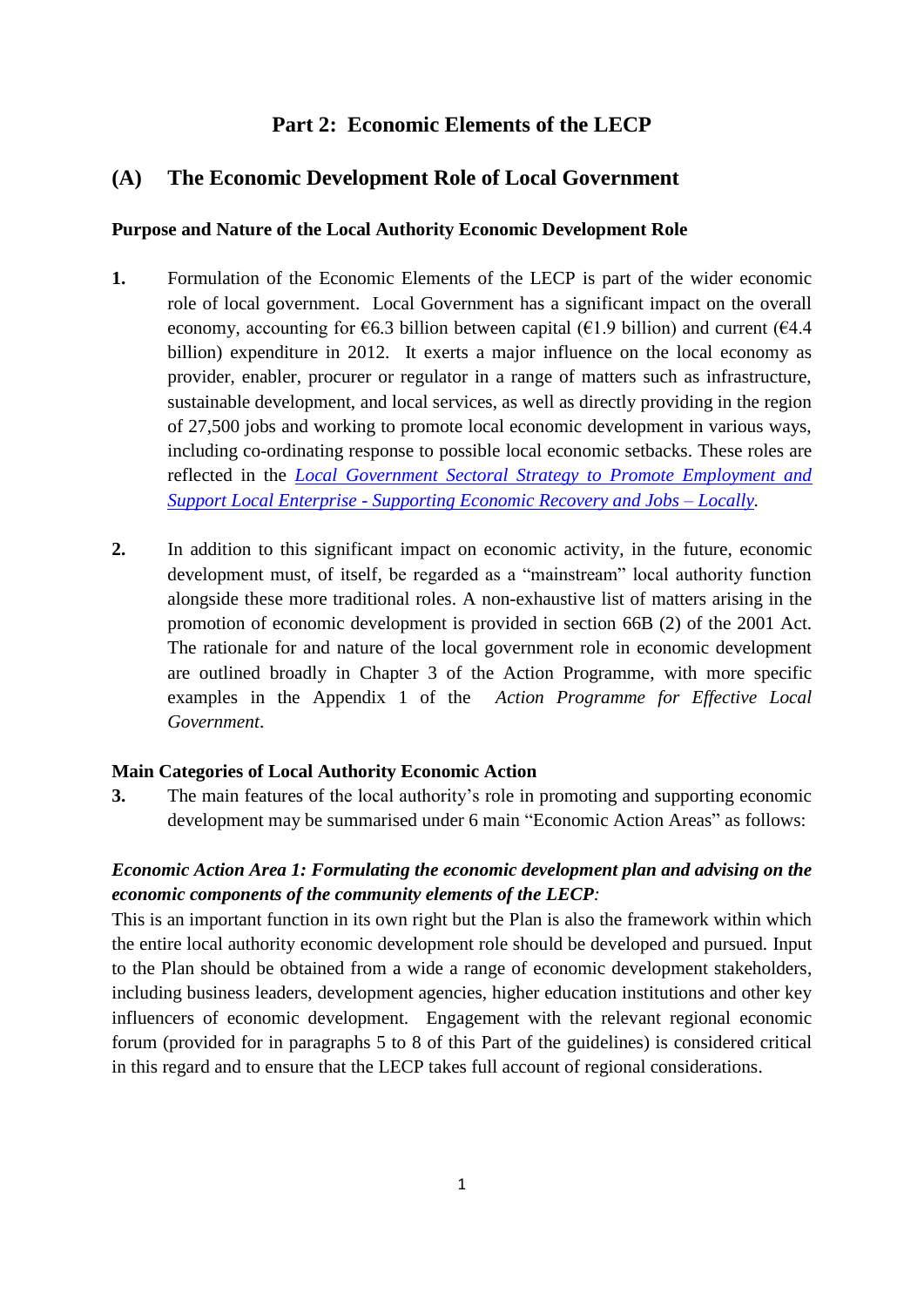# *Economic Action Area 2: Promoting economic development through general local authority powers and functions*:

While certain local authority functions have a very specific economic character, the economic development role needs to be approached from the perspective that ALL local government activity has the potential to contribute to this overarching goal, and it should be a lens through which all relevant activities of the local authority are viewed. In addition, the impact of local authority functions on local and regional competitiveness is significant, particularly in relation to local housing markets, and also in terms of investment in and management of key infrastructure including roads, and direct impact on the cost of doing business in an area.

Economic Action Area 2 involves embedding and prioritising the objective of economic development in all relevant local authority functions (for example, planning, infrastructure, environment, amenity, etc.) and focusing these functions towards that objective, without compromising statutory duties e.g. of a regulatory nature. This approach should also be reflected in the local authority's corporate plan. By performing its mainstream functions in an efficient and business oriented manner – ensuring that core services are delivered efficiently and that the administrative process associated with regulatory functions is minimised – local authorities can significantly and positively impact the competitiveness of the area. Other important issues to consider in the context of local authority functions include maximising the economic impact and effectiveness of local authority expenditure (e.g. in local authority housing) or providing a strategic overview for future development, considering not only publically owned land-banks but also opportunities for private sector development.

The local authority role in housing and related planning and infrastructural functions, are crucially relevant to the overall economy, both in supporting competitiveness and maintaining balance and sustainable development in the housing market, which is critical to avoid any repeat of cyclical economic instability. In particular, local authorities have a key role in ensuring that an appropriate supply of housing relative to demand is provided, whether through public or private sector development, in the right locations, of the right type, and at affordable price.

*Economic Action Area 3: Operation of the LEOs*: Local Enterprise Offices (LEOs) are a core instrument of local enterprise support and development for SMEs and micro-enterprises with a focus on providing financial supports, mentoring, networking support, business and entrepreneurial advice, business training and information, and advice on local authority supports or activities that affect enterprise including, rates, procurement or planning.

*Economic Action Area 4: Economic components of the local/ community development role*: In addition to the LEOs, which are working closely with other national and local players to provide a customer driven service to develop entrepreneurial and job creation ideas without displacing existing business or jobs, action in this area should include:-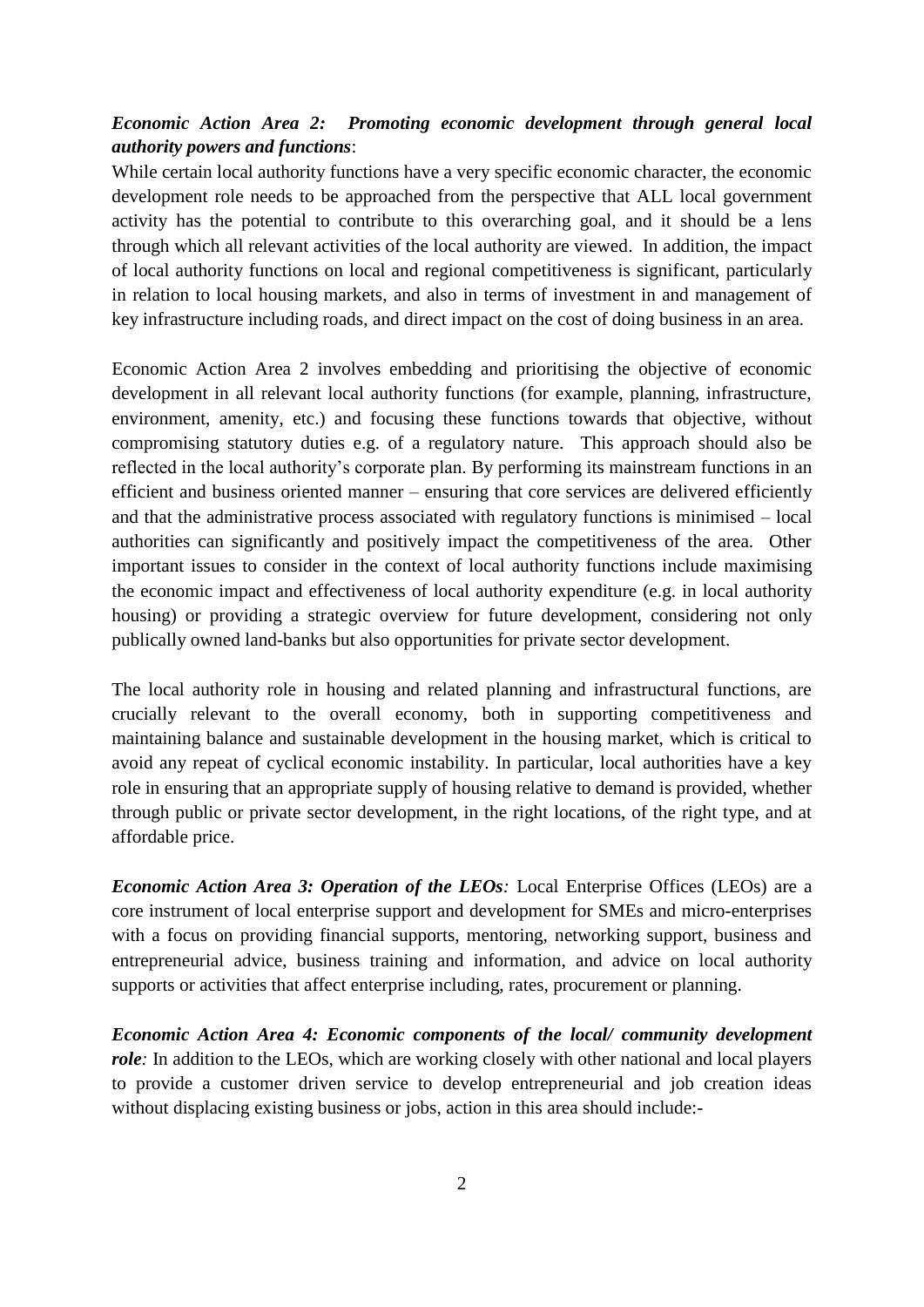- i. the 114 completed Community Enterprise Centres which provide essential incubator space for new businesses, facilitate and provide business development programmes and training courses, as well as collaborating with other community enterprise initiatives;
- ii. workforce development through improved educational opportunities and other local community activation measures, in particular for disadvantaged groups within the community;
- iii. place-making activities and local improvement measures such as support for tidy towns efforts, protection and enhancement of the physical fabric of places and heritage/historical resources, and other measures to improve the local environment, particularly with a view to realising economic potential, for example in relation to tourism; and
- iv. enhanced coordination between community development and economic development arising from a closer alignment of local and community development programmes with local authority functions.

The last three actions in this area also form part of the community element of the LECP and relate directly to programmes and priorities that will be overseen and managed by LCDCs. It will be necessary, accordingly, to ensure integration across both elements of the Plan for these aspects.

*Economic Action Area 5: Action Plan for Jobs & Labour Market Activation:* Local authorities will need to continue to engage with the *Action Plan for Jobs*, including building on the *Sectoral Strategy to Promote Employment and Support Local Enterprise; Supporting Economic Recovery and Jobs – Locally*, and the best practice examples in the database of over 2,300 projects and promotional activities undertaken by local authorities to support job creation and economic development in *[Supporting Enterprise, Local Development and](http://www.lgma.ie/sites/default/files/newsfiles/supporting_enterprise_local_development_and_economic_growth_2012.pdf)  [Economic Growth](http://www.lgma.ie/sites/default/files/newsfiles/supporting_enterprise_local_development_and_economic_growth_2012.pdf)*. Local authorities provide support for job seekers through community employment, the Redundant Apprentices Scheme, Job Initiative, JobBridge and Gateway, to provide short-term quality working opportunities in local authorities for people on the live register. Employment under these schemes is closely aligned to the functions of local authorities particularly in the areas of environmental improvements, tidy towns, maintenance and development of public spaces, parks and recreation spaces, etc. This enables local authorities to fulfil commitments in respect of the labour market activation agenda, while undertaking work complementary to their core activities.

# *Economic Action Area 6: Further specific economic development action in line with regional priorities:*

This involves proactive measures specifically designed to promote economic activity, beyond the mainstream local authority functions referred to at Economic Action Area 2. In contrast to the other action areas which are largely within the remit of individual local authorities, many of the actions in this area need to be pursued primarily in a regional context (see paragraphs 5 to 8 of this Part) and should be strongly informed by the work of the regional economic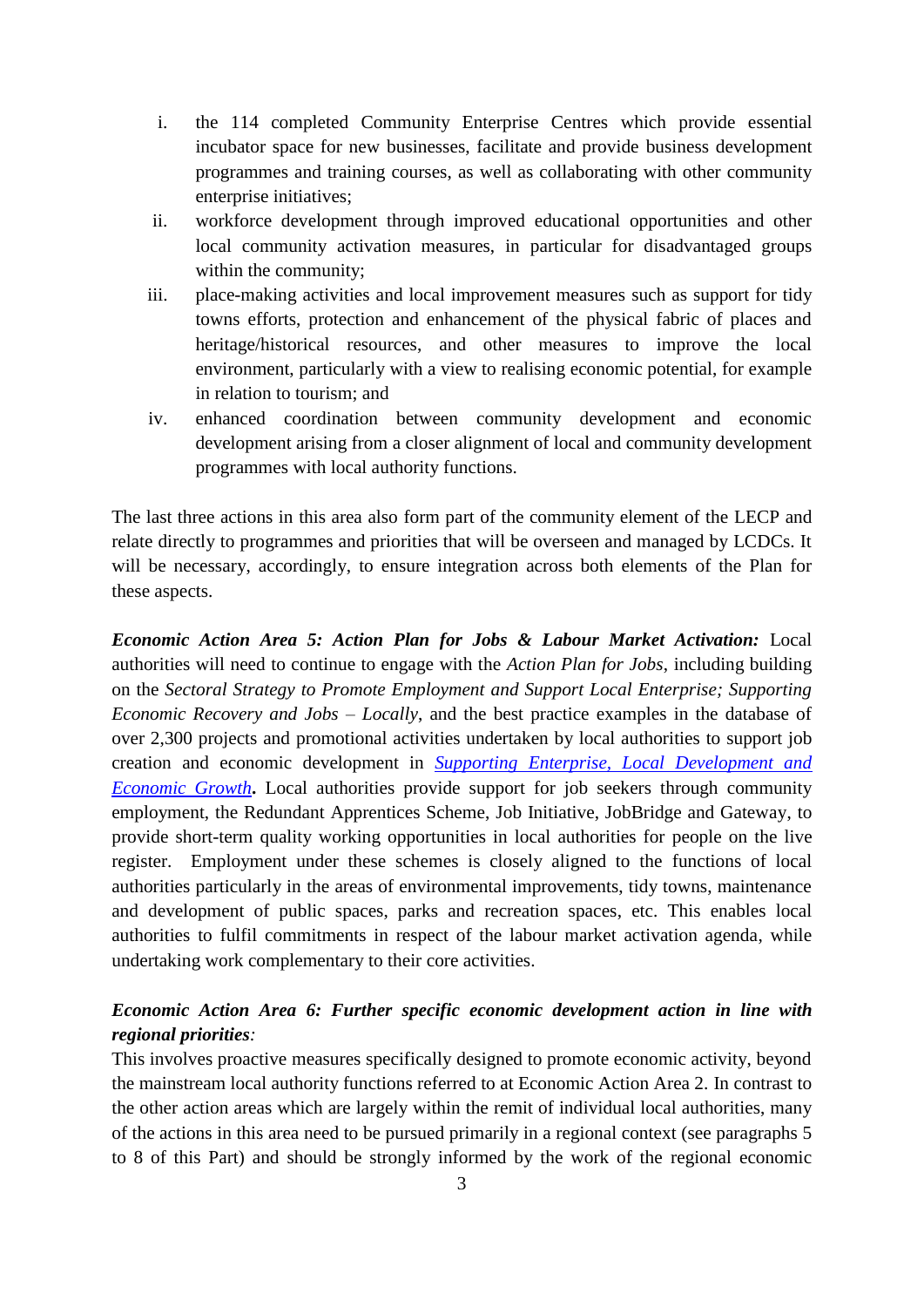forum, particularly to identify matters that should be pursued on a regional or inter-authority basis rather than by authorities individually. Particular features of this action area are likely to include:-

- i. engaging with key business leaders and organisations in the area and region to identify the greatest potential for economic development and how the local authority can contribute to its achievement, especially through the regional economic forum. In addition, local authorities, through this forum, should focus efforts on promoting and supporting the competitiveness of their area and wider region;
- ii. working closely with key economic development agencies such as the Department of Jobs, Enterprise and Innovation, Enterprise Ireland, the IDA, and Fáilte Ireland, to ensure a coherent and coordinated approach to economic development, adding value to their efforts by virtue of the local authority's particular capacity, expertise, knowledge and standing, with particular focus on economic activities or sectors which are strongly "place-related" or related to functions or services for which the local authority is responsible. It should be noted that Enterprise Ireland will have a lead role in the development of regional enterprise strategies which will be critical in this regard. The regional economic forum will provide advice and feed into the development of these strategies;
- iii. identifying factors related particularly to the area that can contribute to economic development, including particular advantages, strengths, capacities, opportunities, potential synergies, linkages, and other factors favourable to increasing enterprise, investment, and economic activity, and the development of associated place branding and marketing initiatives to exploit these advantages. This function will be strongly informed by the information and analysis outlined in Part 1 of these guidelines;
- iv. working in tandem with wider economic initiatives, including new programmes such as the ERDF Urban Development Fund, the SFI Research Centres Programme, the Irish Strategic Investment Fund and the Strategic Banking Corporation of Ireland, to identify how local authorities, particularly in a regional context, can best support and capitalise on such initiatives in their economic development role;
- v. promoting integrated urban development, particularly in larger urban centres, including the mobilisation of efforts to secure substantial new enterprises, whether through attracting foreign direct investment or expansion of indigenous enterprises, which can yield a significant quantum of high quality, sustainable employment, geared towards current and evolving markets, with capacity for growth and where possible, spin-off economic activity; and
- vi. engaging proactively with third level institutions and other education service providers and research institutes to develop the local workforce to meet identified needs of business sectors.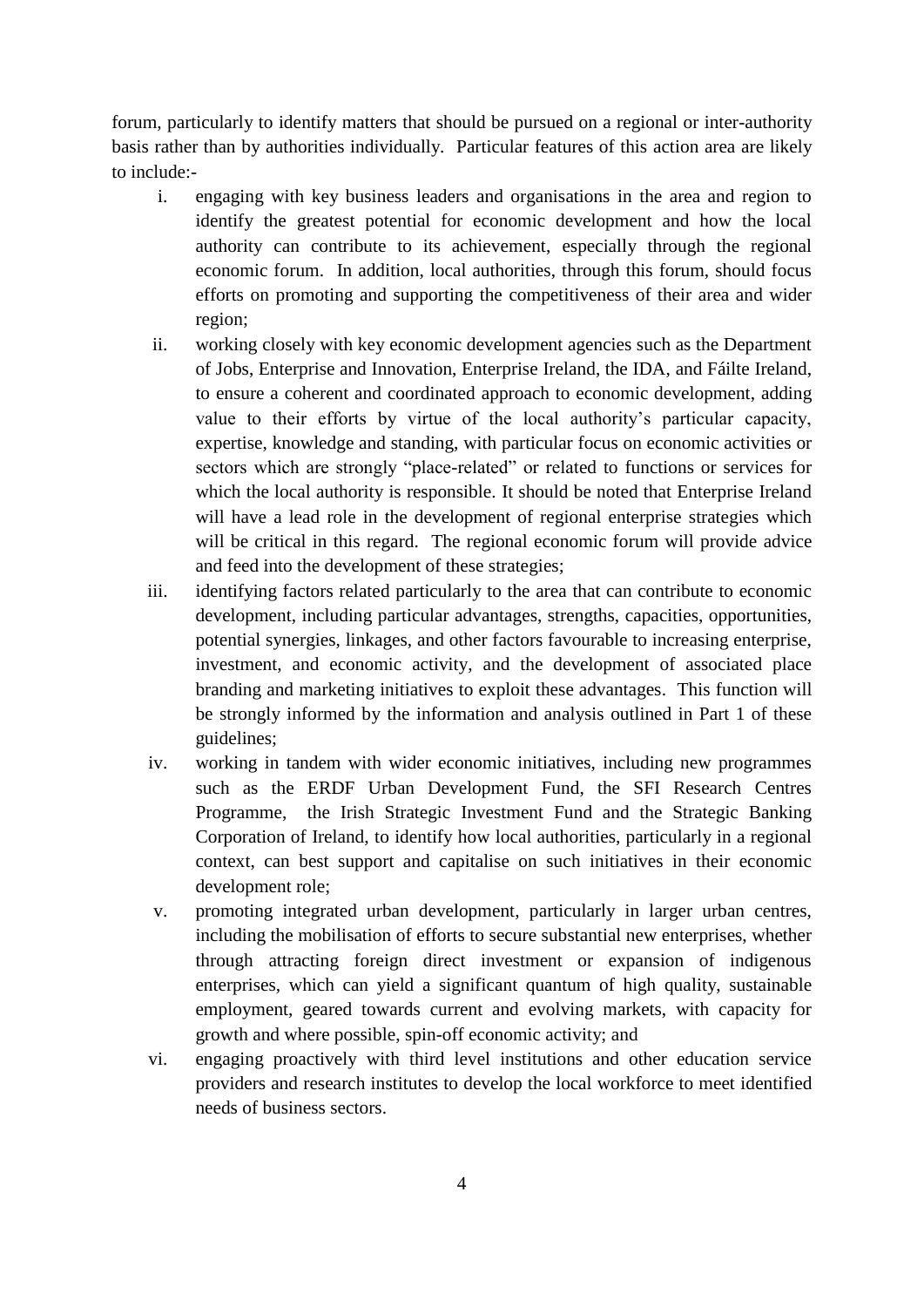**4.** Action Area 6 is the least clear-cut and possibly the most challenging of the categories outlined above. It involves action beyond the boundaries of traditional local authority functions, requiring vision, innovation, creativity and, most importantly, leadership on the part of the local authority. Action in this area is likely to include contributing to the generation of somewhat larger scale economic activity than would generally arise under the Areas 2 to 5 above and as already indicated, this is likely to arise particularly in the context of regional economic development efforts. This likely to involve a thematic approach, potentially requiring collaboration across local authority boundaries, and focussing on priorities identified by economic development agencies and relevant private sector interests. In many cases, it may require a particular level of critical mass in terms of population and relevant resources. The local authority role in this area should, as far as possible, avail of and bring to bear economic expertise and skill from relevant public and private sector organisations, research and third level institutions, as well as from within the local government sector. In areas of large population which have experienced economic decline and related social challenges, it is likely to require the local authority leading a vigorous and concerted economic regeneration drive, such as some authorities have already embarked on. The extent to which local government meets the challenge of this Economic Action Area is likely to determine the degree to which it is perceived as making a significantly enhanced contribution to economic development.

#### **Local Authority Economic Development Role in a Regional and Inter-Agency Context**

- **5.** Local authorities cannot effectively perform their economic development function in isolation from each other and it is important that local authorities take into account regional factors in preparing the LECP, especially in relation to Economic Action Area 6. In particular, regional co-ordination is essential to avoid wasteful duplication, negative competition, or unrealistic "wish lists". It is also important, particularly in pursuing Economic Action Areas 2 and 6, to replicate, adapt, or extend existing good practice and measures which have proved beneficial to economic development in other areas. Collaboration with other local authorities and agencies is likely to be an important facet of action in these Economic Action Areas. It is likely also that the necessary commitment of relevant agencies to economic development objectives will require engagement at regional level, including in relation to any proposed targets.
- **6.** In the future, the economic elements of LECPs will be formulated in accordance with a regional framework set out in the Regional Spatial and Economic Strategy (RSES) and having regard to any regional enterprise strategies prepared by Enterprise Ireland. Pending adoption of the regional strategies, local authorities should liaise in order to agree, provisionally, broad features of economic strategy and objectives at NUTS3 level (approximating to the areas of the former regional authorities and which will form the building blocks for the future RSES). These should be in line with the planning/locational policy frameworks of the existing Regional Planning Guidelines,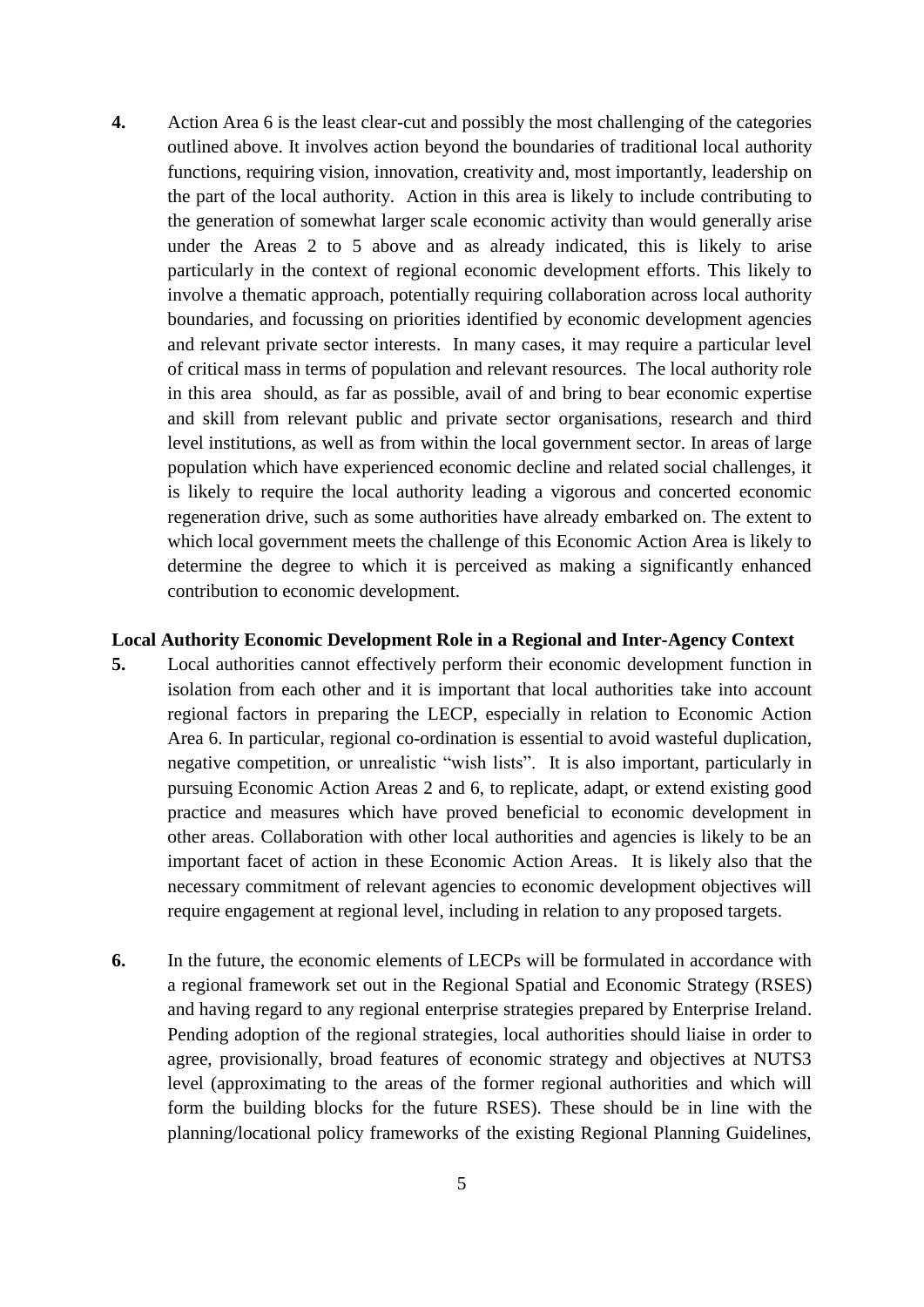which should help to inform the formulation of initial LECPs, while also having regard to work being carried out concurrently on the development of the new RSES.

- **7.** Building on successful practice to date in some local authorities, a regional economic forum, made up of key stakeholders from the private and public sectors, should be established at NUTS 3 level to foster innovative thinking, build partnerships, and ensure coordinated action to promote economic development. Local authorities have found it beneficial for the forum to be headed by a respected figure who can act as a "champion" for economic development.
- **8.** This non-statutory Forum will provide advice on the development of the economic elements of the LECP to the Advisory Steering Committee, SPC and LCDC, as necessary, as well as advising on the development of the regional enterprise strategy (under the auspices of Enterprise Ireland) and informing the development of the overall RSES. The forum will thereby create an important link between the local and regional economic development processes to enhance coherence between local, regional and national policy on economic development. It is envisaged that the Forum would be established and supported by the regional assembly, with membership including business leaders, senior personnel from relevant public sector organisations, including economic/enterprise development agencies, individuals with entrepreneurial expertise, third level institutions, and any other stakeholders with an interest in, and an ability to influence, economic development within the NUTS 3 area.

## **Supporting the Economic Development Role within Local Authorities**

- **9.** Local authorities need to ensure that necessary systems and structures are in place to support the enhanced role of local government in economic development under the Local Government Reform Act 2014. The Act requires the establishment of Strategic Policy Committees (SPCs) for Economic Development and Enterprise which will take a lead role in preparing and developing the economic development elements of the LECP.
- **10.** To support the work of this SPC and to ensure that there is a consistent representation of economic development interests and consistency of approach among senior management within the local authority, a specific Director of Services for Economic Development should, where appropriate, be assigned. The *Action Programme for Effective Local Government* (paragraph 3.3.8) envisaged these assignments, as a minimum, in the case of cities and counties containing NSS gateways and hubs, and the merged authorities in Limerick, Tipperary and Waterford. This Director would provide leadership in promoting economic development, ensuring that economic development objectives are considered in all local authority services and policies, and, critically, would engage with all stakeholders, especially in the private sector, to inform local authority plans and strategies for economic development. Other staff assigned to the economic development function should have relevant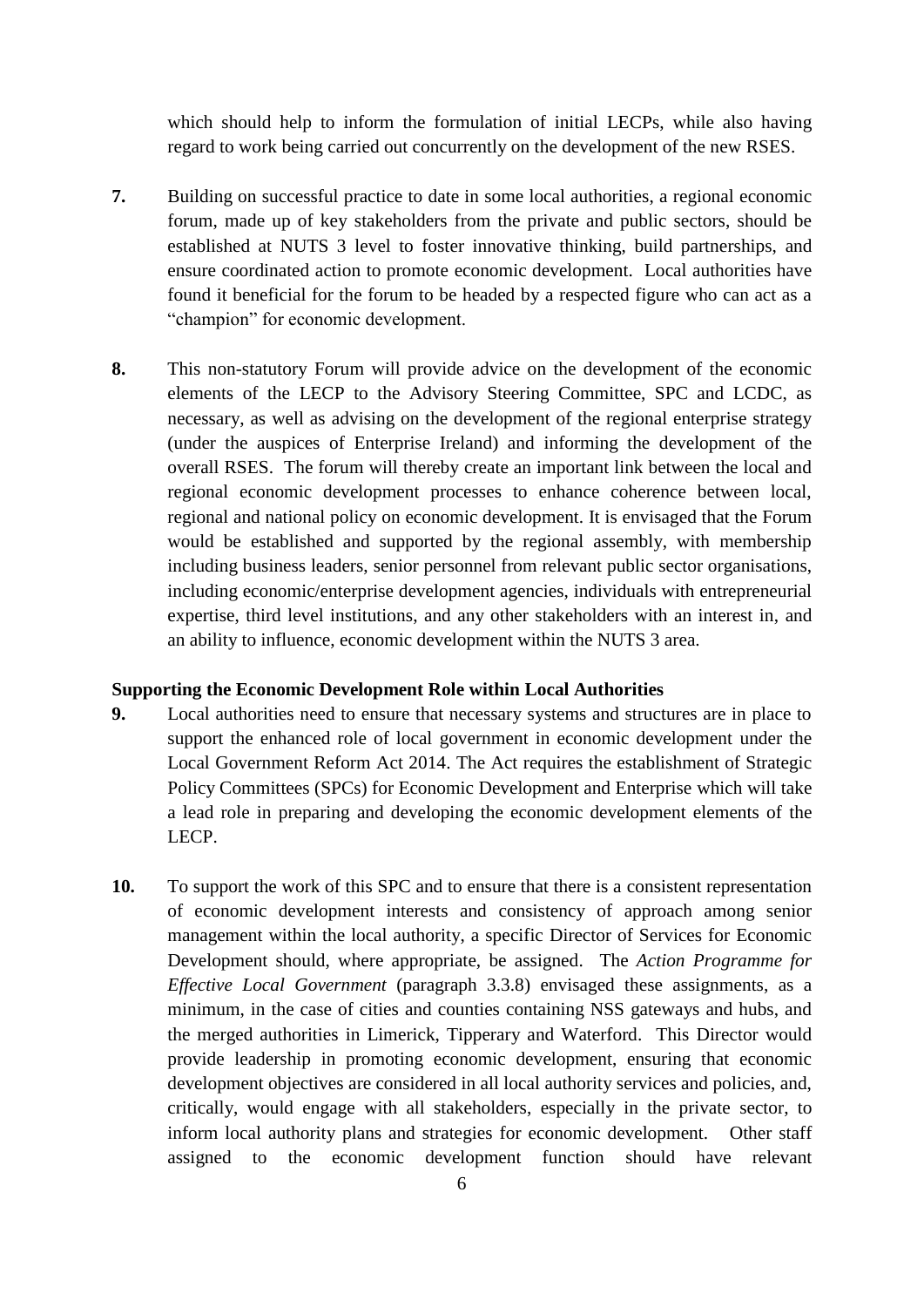knowledge/skills, with provision for continuing professional development in this dynamic area. It is also envisaged that local authorities should be able to avail of some economic expertise through the regional assemblies. The review of the corporate plan should provide a suitable opportunity to address any organisational or other measures needed to perform effectively economic development functions.

# **(B) Economic Elements of the LECP**

## **Content of Economic Elements**

- **11.** The economic elements of the LECP will guide and support the economic development role of the local authority within the wider regional context referred to above. The core drivers of the LECP's economic elements will be:
	- its **Objectives** Sustainable Economic Development Objectives (SEDOs); and
	- the **Actions** identified to achieve them, covering the full range of Economic Action Areas identified at paragraph 3, including matters contained in the Sectoral Strategy, *Supporting Economic Recovery and Jobs – Locally*.

## *Objectives*

- **12.** The LECP should set out a finite set of key objectives which need to be prioritised to make a significant contribution to achieving required overall economic development outcomes. The SEDOs need to be specific, measurable and time-bound and the LECP should specify relevant outcomes and appropriate metrics in respect of each objective. The following is an indicative "menu" of the types of objectives, in very general terms, which are likely to warrant inclusion, subject to being adapted or extended, as appropriate, and made more specific, having regard to local circumstances and priorities and wider regional considerations:
	- i. attracting substantial investment and new enterprise with significant employment, income and growth potential;
	- ii. sustaining/expanding existing enterprise, particularly in sectors having significant growth potential in international markets;
	- iii. improving the quality and diversity of employment in the area;
	- iv. economic transformation/regeneration of urban centres affected by economic decline;
	- v. strengthening the economic fabric of smaller towns/villages and their capacity to advance rural economic regeneration;
	- vi. economic development objectives in the local/ community development programmes and the micro-enterprise support function; and
	- vii. economic objectives in relevant national, regional, sub-regional and city/county level plans and strategies.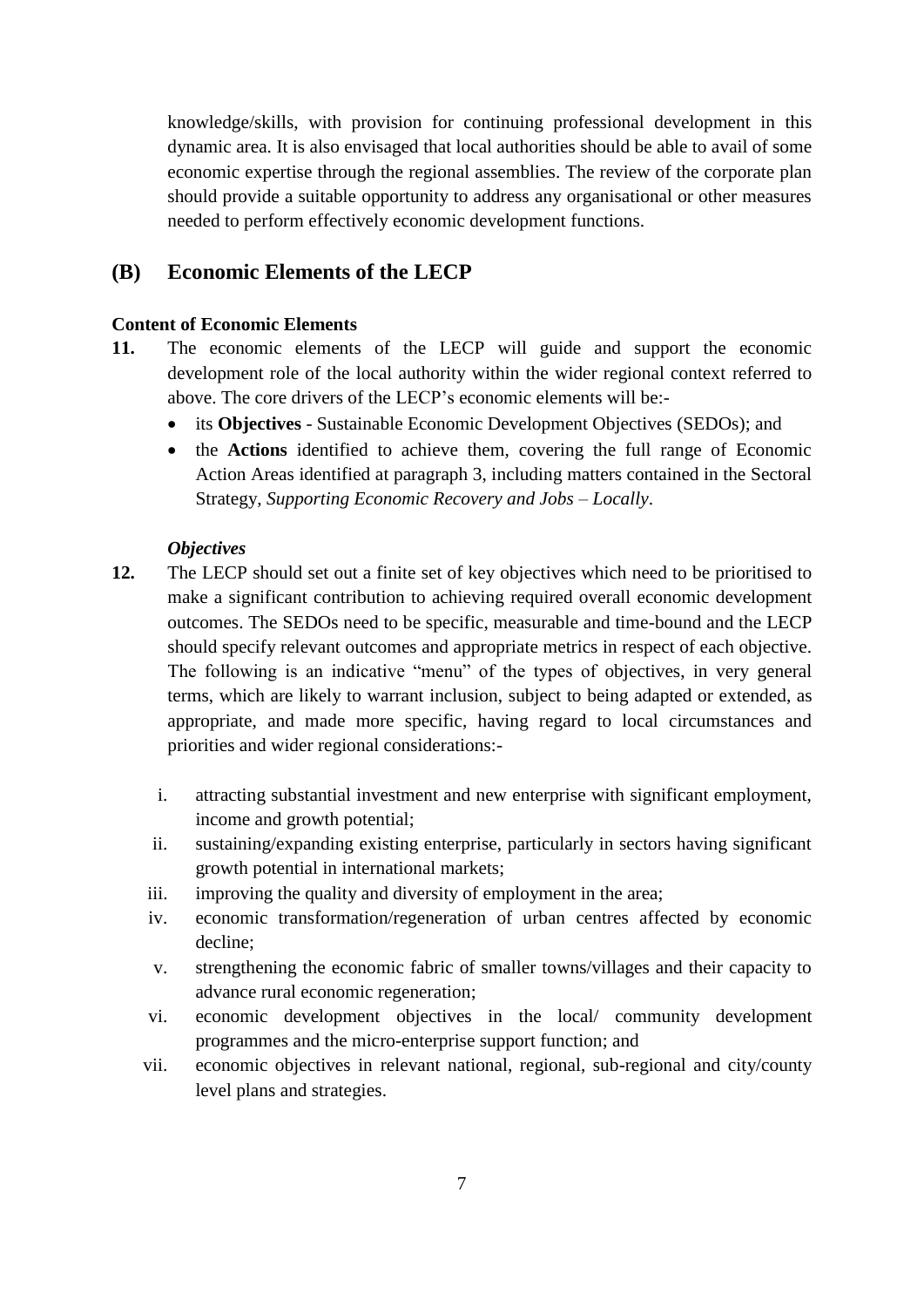#### *Actions*

- **13.** The specific actions and practical measures by which the SEDOs are to be achieved, identified in conjunction with the regional economic forum and relevant economic development agencies, should be set out in the LECP. Timescales and other relevant metrics (performance indicators and progress milestones) to enable monitoring of progress in implementing the Actions and measurement and assessment of their effectiveness towards achievement of the SEDOs, should be specified. While it is for each local authority to determine, in the context of the 6 Economic Action Areas, the particular actions required to achieve the SEDOs, many of the examples in Appendix 1 of the *Action Programme for Effective Local Government* will be relevant.
- **14.** The following is an indicative summary of some broad areas of action which are likely to warrant inclusion (with appropriate detail and adaptation to the local authority area) in the LECP:
	- i. action to promote competitiveness and a favourable business environment, including moderation of business costs, addressing housing requirements, regulatory impact and efficiency of public services;
	- ii. action to develop economic activities which have strong "place-related" aspects and marketing/promoting the area, or specific places in the area, accordingly, or other promotional activity which the local authority is well placed to lead or assist, in concert with other economic development agencies, as appropriate;
	- iii. action to enhance the physical, social, environmental, or cultural character and quality of the area (including aspects such as the natural/built environment, public realm, urban environment, local heritage/history, sport, leisure, civic/cultural/ recreational amenities, facilities and activities) which can contribute to economic development, directly (for example tourism), or indirectly by enhancing the attractiveness of the area to investors and as a business location;
	- iv. formulating a systematic approach in other "mainstream" local authority functions (for example, spatial planning/land use, infrastructure, housing, traffic and parking) to help underpin economic activity generally and advance prioritised sectors or areas of economic activity;
	- v. action, including appropriate measures arising from decisions on the report of the Commission for the Economic Development of Rural Areas (CEDRA), to address economic decline outside of larger urban centres and to promote economic activity particularly in towns/villages with potential benefit also to the rural hinterland and enabling them to act as focal points for rural economic regeneration. The establishment of Rural Enterprise Development Zones (REDZ), recommended by the CEDRA report, should be specifically considered in this regard;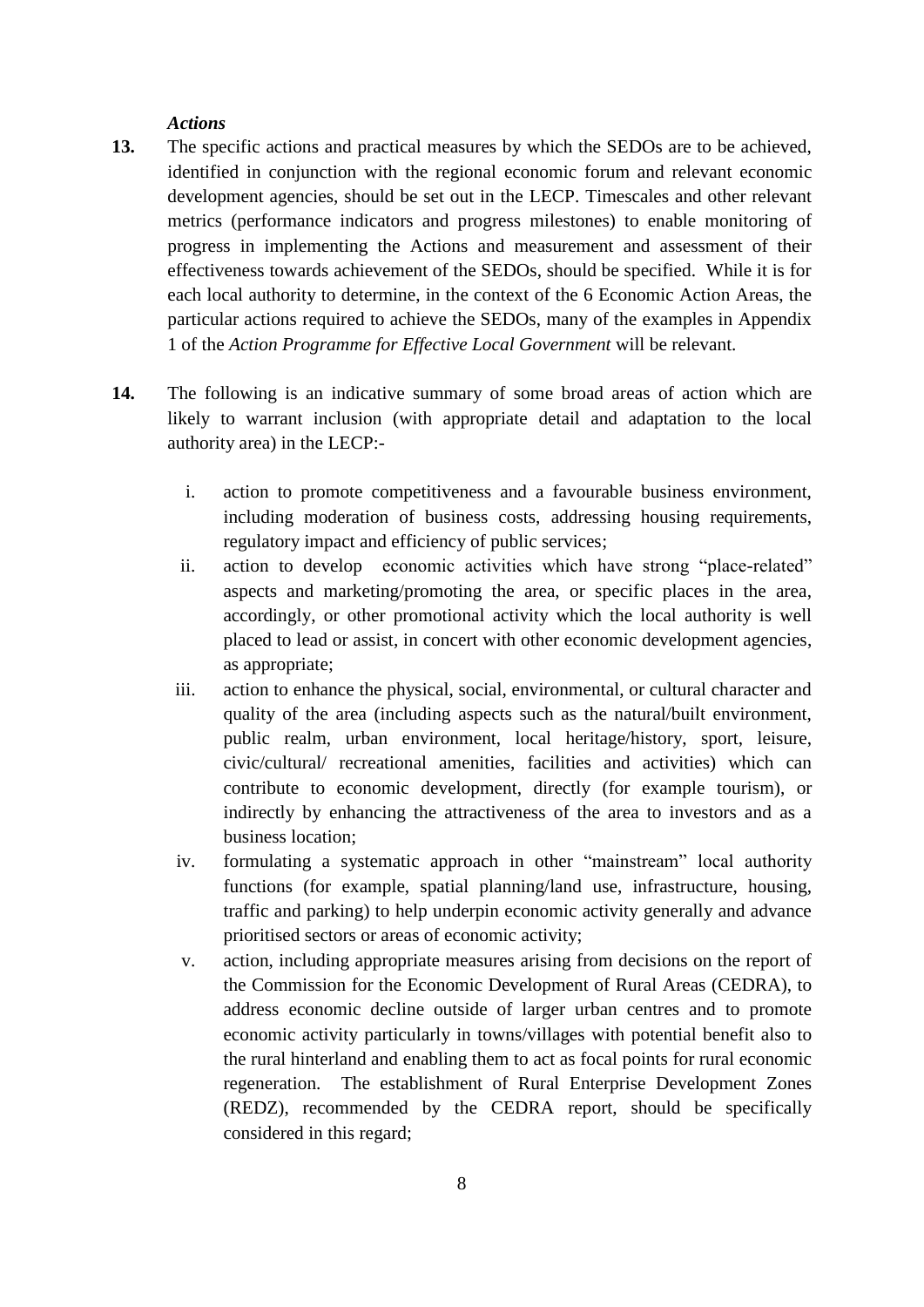- vi. measures to attract national and EU investment in the delivery of the strategy e.g. INTERREG funding and the new ERDF Urban Development Fund;
- vii. action related to relevant initiatives of investment programmes such as the SFI Research Centres Programme and the Irish Strategic Investment Fund;
- viii. action to support a shift towards low-carbon and climate resilient economic activity, including increasing efficiency in the use of resources and in energy use, reducing greenhouse gases, and promoting the supply and use of renewable energy sources, by-products and wastes;
- ix. providing a co-ordinated local focus to support and inform the efforts of the economic development agencies and identifying any gaps in that regard, particularly through the on-going engagement with these agencies in the regional economic forum;
- x. identifying possible risks to local employment, developing strategies to address them in conjunction with relevant agencies and coordinating/mobilising response to such eventualities;
- xi. economic development measures within the local/ community development programmes;
- xii. measures to support labour market activation under Pathways to Work and commitments in the Action Plan for Jobs; and
- xiii. measures related to the delivery of support to micro-enterprises locally, in accordance with the provisions of service level agreements with Enterprise Ireland, to SMEs in line with the Action Plan for Jobs and to other businesses operating in the local authority area, as appropriate.
- **15.** Other areas of action, primarily in the context of regional economic development opportunities, include:
	- i. targeting relevant economic sectors/activities with strong potential for success and growth based on the inherent attributes, resources, capabilities or other strengths of the area;
	- ii. measures to capitalise on identified potential, including development of critical mass, clustering, synergy, or a platform/catalyst to generate or stimulate further sustainable economic activity, identifying particular local opportunities in that regard, and specifying action to maximise that potential in line with the principles of smart specialisation and place-making;
	- iii. action to improve infrastructure of strategic importance to economic development within the context of the region and regional economic development priorities;
	- iv. promoting linkage/synergy between businesses (including between existing and enterprises and prospective investors), third level institutions or other relevant parties, such as business networks, arrangements for provision/sharing of data, information, and market intelligence, and interaction/collaboration between sectors and organisations; and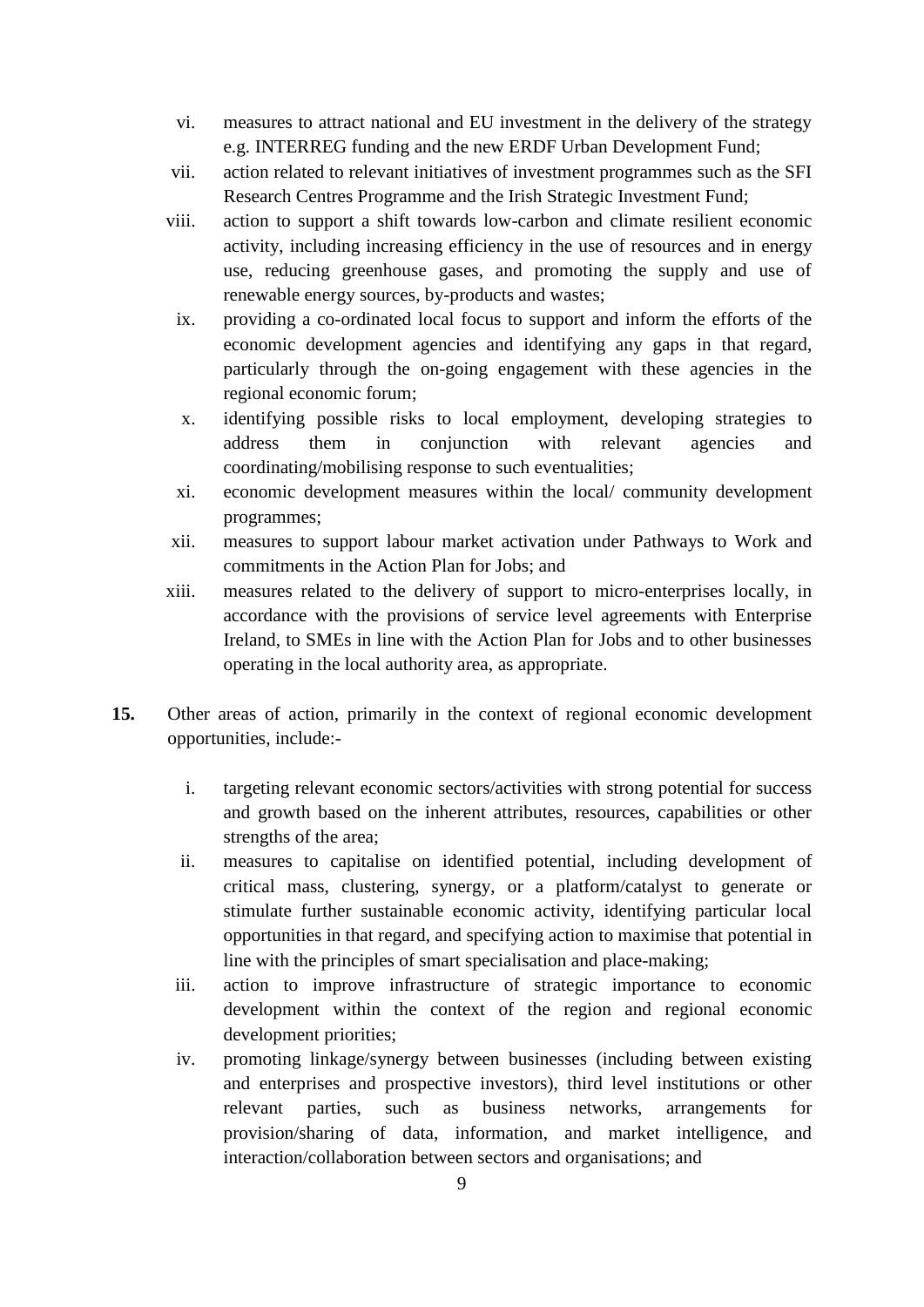v. mobilising necessary action (by relevant agencies/institutions in relation to factors of strategic importance to economic development such as educational opportunity, relevant research, technology and innovation, strategic infrastructure (physical or ICT), public transport and access generally, effectiveness and productivity of the work force and enhancement of its skill base and resilience, with particular focus on sectors targeted for economic development in the region.

## **Approach to formulation of the economic elements of the LECP**

#### **Information and Input**

- **16.** The information base outlined at paragraphs 12 and 13 in Part 1 is an essential platform for the LECP. Further sources of information of specific relevance to the economic element are referenced in this section. Duplication with work of other agencies must be avoided, but such work should, provide a framework/platform for the local authority economic development role, with local objectives and actions being formulated in consistency with national policy and regional objectives and strategies. A statement of current economic performance using relevant data could help to provide an economic baseline for the formulation of the LECP. This could help to identify where performance needs to improve and could be used to develop likely scenarios of future performance and policy options.
- **17.** Sources of information and other input of particular relevance to the formulation of the economic element of the LECP could include the following:
	- i. national policy and regional strategy in relation to economic development and related matters;
	- ii. engagement with leaders of key enterprises regarding potential for and approaches to, promoting economic activity and maximising growth in the area, especially through the regional economic forum;
	- iii. input of other relevant parties in business, educational, civic, cultural, and social sectors to maximise the contribution of, and synergy between, their sectors or institutions towards achievement of the SEDOs, and promotion of economic development generally in the area;
	- iv. plans or proposals of private sector entities for investment, development, or other projects in the area; and
	- v. other relevant policy/strategy documents or study reports at national, regional and local levels; an indicative list of current items is provided in an appendix to this Part.

## **General Principles to Guide Formulation of Plan**

**18.** In formulating the economic elements of the LECP a baseline and related projections should be constructed, planned Objectives determined and Actions to achieve the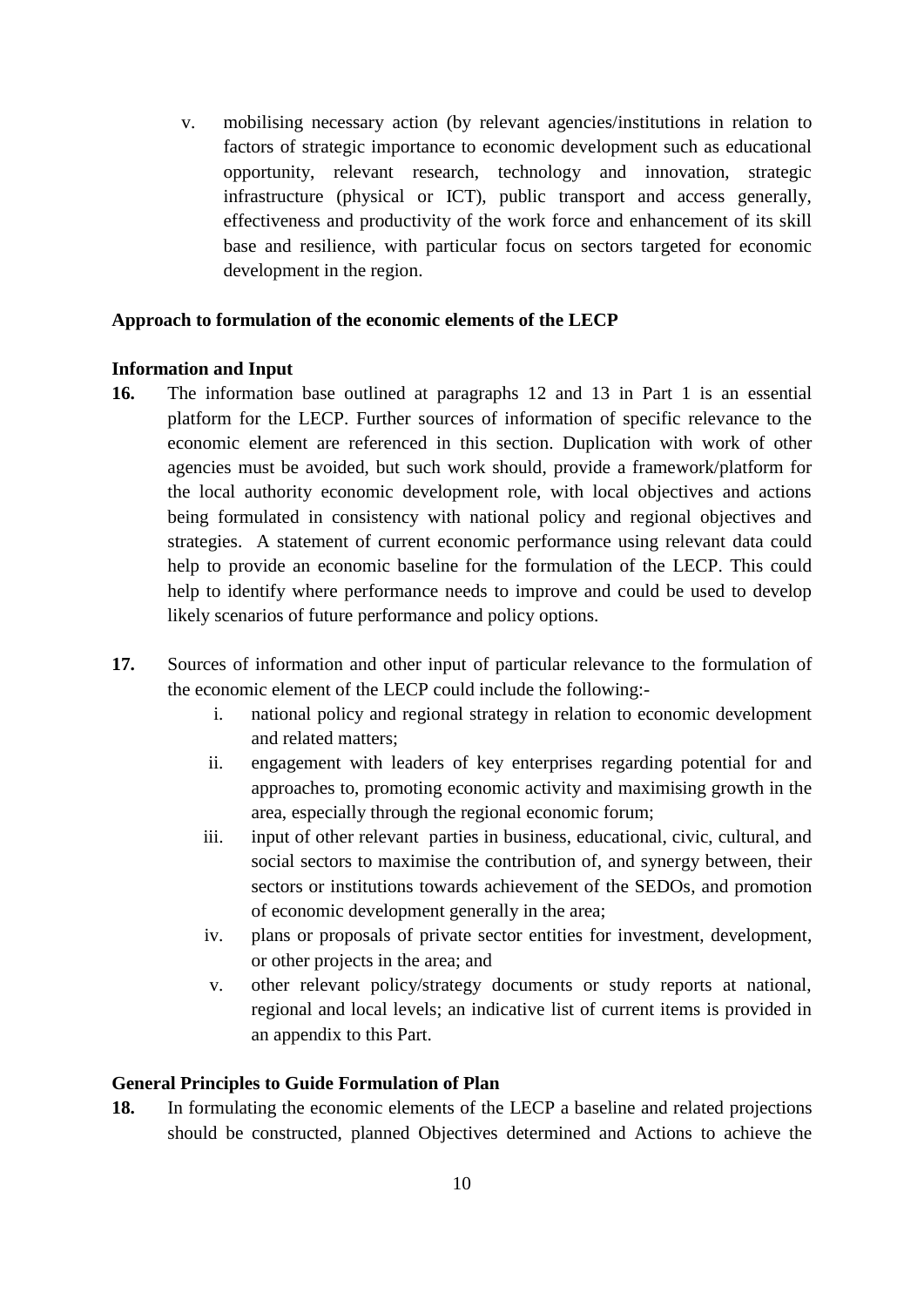Objectives identified. The Plan should be evidence-based and informed by certain broad principles, including:-

- i. **Analysis**: It is necessary to identify factors which are liable to impact positively or negatively on economic performance ("externalities"). It is also important to assess what actions are likely to work well towards achievement of objectives - it cannot be assumed that a particular measure will have the desired effect or is the correct means to achieve a particular objective. It is necessary to identify potentially conflicting factors and to avoid aspirations that are not likely to be achievable, or actions which will not contribute to desired objectives. The nature of factors influencing economic activity in particular locations needs to be analysed, recognising that some (for example, scale of population and conditions that arise only with large urban centres) are not capable of being addressed by a local plan.
- ii. **Coherence**: Possible conflicts in objectives should be addressed or minimised, for example by ranking objectives in terms of priorities, and feasibility, and also by allowing for possible trade-offs between objectives.
- iii. **Consistency**: The LECP should be internally consistent as far as possible but, it is essential there are no conflicts in the actions that are taken to achieve objectives.

## **Matters to Have Regard To in Formulating the Economic Element**

- **19.** Section 66C of the Local Government Act 2001 provides for general matters to which local authorities must have regard in preparing the LECP. More specific factors influencing economic development which it would be desirable to consider in formulating the economic element of the LECP include:
	- i. current and on-going national policy developments, including the results of the forthcoming review of National Enterprise Policy and the Tourism Policy Review and other emerging matters such as the work of the National Competitiveness Council on the costs of doing business and competitiveness challenges;
	- ii. current and on-going national initiatives to support economic development including:
		- a) the Ireland Strategic Investment Fund, which will provide funding on a commercial basis to areas of productive investment in the Irish economy with a particular focus on supporting economic activity and employment;
		- b) the Strategic Banking Corporation of Ireland which has made available some  $\epsilon$ 500 million to support SMEs in accessing credit:
		- c) Construction 2020 which aims to support a more competitive, innovative construction sector which will provide sustainable employment;
		- d) changes to planning and development legislation announced in September 2014, which will encourage development and penalise vacant sites;
		- e) the work of Science Foundation Ireland in promoting excellence in research and innovation to make Ireland more attractive for SMART industries, including  $E250$  million to be invested in five new world-class Science [Foundation Ireland](http://www.sfi.ie/) (SFI) research centres; and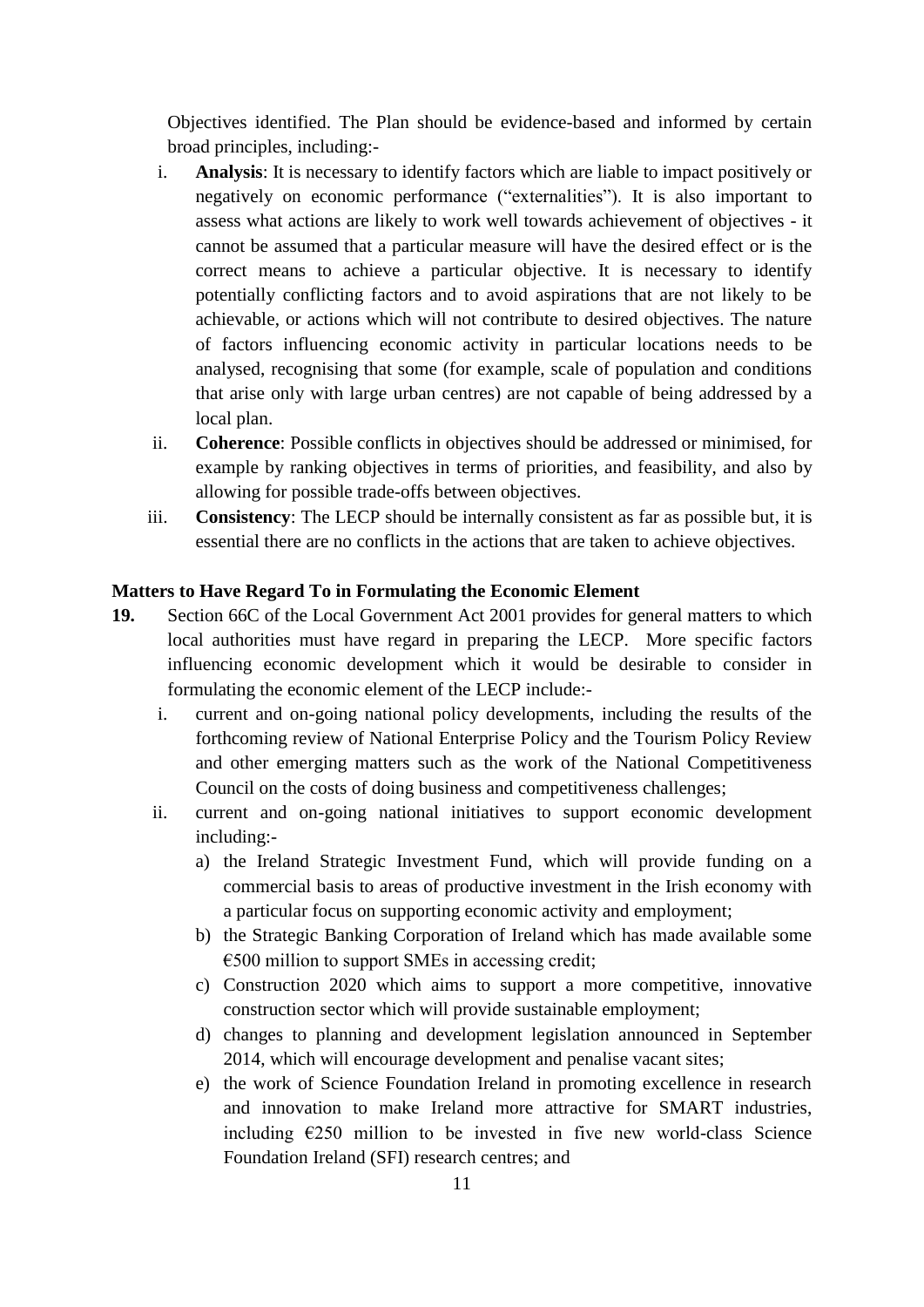- f) the establishment of a specific Urban Development Fund under the European Regional Development Fund under which local authorities can access funding (on a matching funding basis) for the enhancement and improvement of urban areas in decline. Local authorities should also have regard to other opportunities for EU funding in relation to economic development, and should engage with the EU Affairs Unit of the Regional Assemblies in Brussels to ensure timely identification of such opportunities;
- iii. approaches to economic development that have proved successful in other areas;
- iv. need for adequate balance and diversity in the nature of development and economic activity in different locations, including town centres versus out of town locations;
- v. the importance of maintaining and maximising the potential of existing enterprises, including the large proportion who trade within the domestic market, as well as promoting new economic activities, for example through promoting innovation on the part of existing enterprises;
- vi. possible support needs of categories of enterprises which may not come within the remit of the economic development agencies or the LEOs, including in relation to cost competitiveness within the area, and scope to help indigenous enterprises to compete domestically and globally;
- vii. need for strong focus on skills requirements, e.g. in relation to international marketing, particularly by indigenous enterprises, having regard, for example, to labour market information in the Regional Labour Markets Bulletin produced by Solas on behalf of the Expert Group on Skills Needs;
- viii. the general economic and fiscal environment, including likely constraints on the public finances;
- ix. cost implications of any proposals, based on rigorous costing and the need to maximise value for money;
- x. the importance of "place-related" factors to competitiveness (particularly for certain sectors such as tourism), subject to the likelihood that all locations will not have capacity to fulfil the same economic roles or reach the same level of performance. Unrealisable aspirations to disperse economic development equally to all locations need to be avoided;
- xi. the need to respond to changes in the competitiveness environment and to requirements of enterprise in that regard;
- xii. wider economic trends and issues, particularly with regard to t economic development in the regional context, including:
	- a) trends in economic activity/enterprise, including regional variations, geographic concentration, and changes in the structure of enterprises;
	- b) potential for indigenous enterprises expanding into global markets as an increasing source of economic development;
	- c) in the context of foreign direct investment, the need to focus increasingly on services;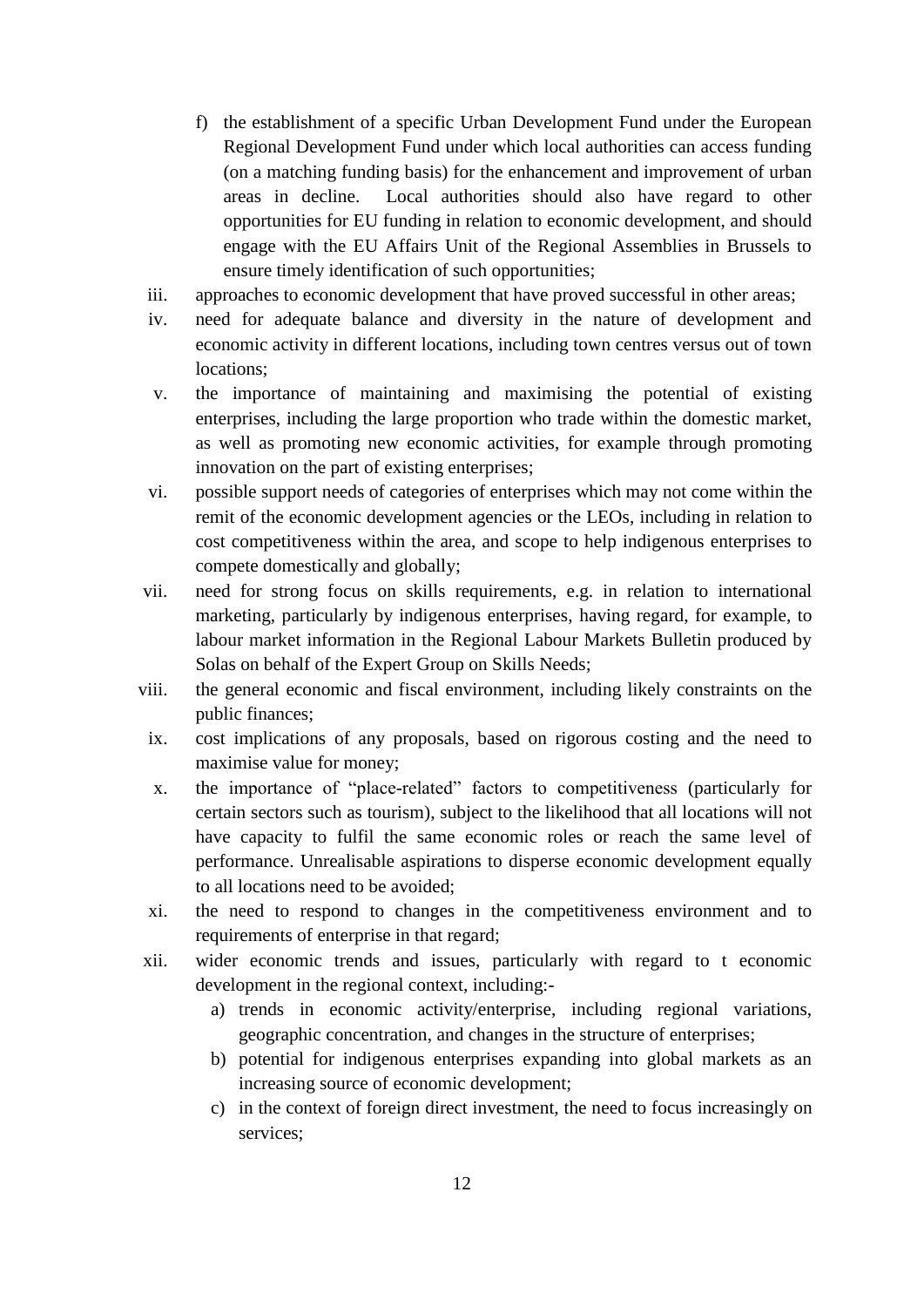- d) changes in the factors that provide advantages for economic development (e.g. the likelihood that FDI may be increasingly influenced by factors such as educational attainment and attributes of local areas );
- e) interaction between factors influencing local economic activity (e.g. between operation of the local labour market, housing market transport or locational factors) and possible need for research on these to address gaps in knowledge; and
- f) the possibility that economic development may be more broadly-based in the future, with possible increased difficulty in identifying specific areas of potential growth.

#### **Assessment of SEDOs**

**20.** The SEDOs should be subject to a specific written assessment and report to ensure consistency with the RPGs/RSESs, by the planning or economic staff of the Regional Assembly, prior to finalisation of the LECP. The SEDOs should include a high level economic appraisal to ensure their robustness from a value for money and economic return perspective. A copy of this report should be submitted to the Department's Planning Section.

#### **Implementation**

**21.** While much of the material in these guidelines is concerned with formulation of the LECP, having regard to the statutory requirement to do so, the most critical aspect of the entire process is the effectiveness of implementation of the specific Actions contained in the Plan. These will need to be followed up vigorously, including by engagement with other agencies and interests, as well as by supporting action within the local authority's own functions, including spatial implementation aspects. Since the nature of this work will depend on the content of the Actions, specific guidance is not being issued in that regard. Each local authority should draw up implementation arrangements to suit the content of its Plan and local circumstances. This could, for example, involve either incorporating implementation programmes in respect of key Objectives within the LECP or as separate instruments flowing from it. As part of ongoing implementation, local authorities may consider it desirable to develop particular initiatives, projects, incentives, etc. to support the implementation of Actions. It may be useful to refer to practice in other local authorities which have followed a wellstructured approach to economic development (Louth being just one example).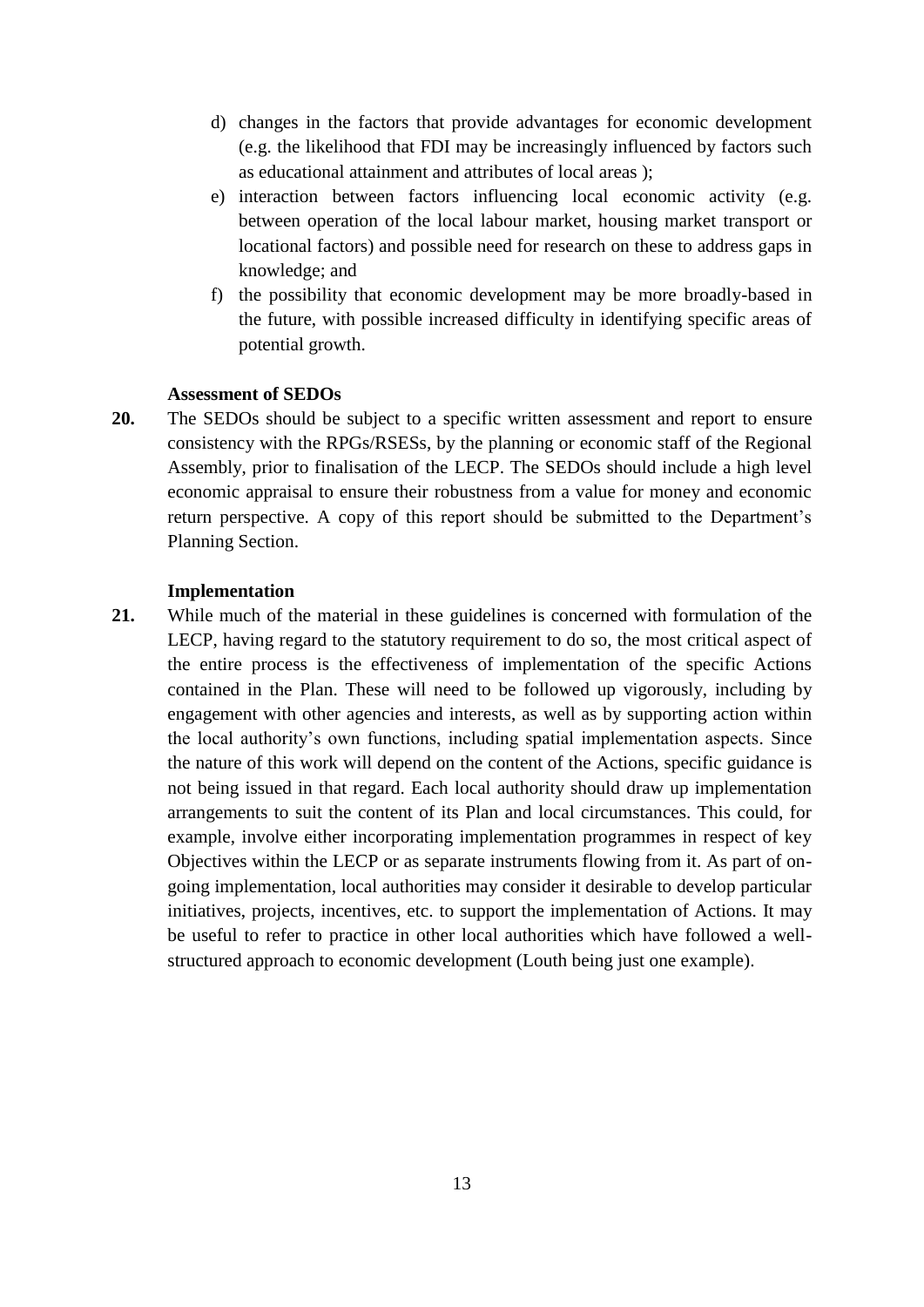# **Appendix to Part 2**

# **Indicative List of Relevant Policies & Strategies to Inform the Economic Elements of LECP**

## *National Policies & Plans*

- [Action Programme for Effective Local Government –](http://www.environ.ie/en/PublicationsDocuments/FileDownLoad,31309,en.pdf) Putting People First
- [Action Plan for Jobs](http://www.djei.ie/enterprise/apj.htm) (2015 Action Plan for Jobs will be published here)
- Construction 2020 [A Strategy for a Renewed Construction Sector](http://www.merrionstreet.ie/wp-content/uploads/2014/05/Construction-Strategy-14-May-20141.pdf)
- [Costs of Doing Business in Ireland 2014](http://www.forfas.ie/media/01042014-Costs_of_Doing_Business_in_Ireland_2014-Publication.pdf)
- Delivering our Green Potential Government Policy Statement on Growth and [Employment in the Green Economy](https://www.agriculture.gov.ie/media/migration/ruralenvironment/environment/bioenergyscheme/DeliveringOurGreenPotential171212.pdf)
- [Developing a Green Enterprise](http://www.epa.ie/pubs/reports/other/corporate/Developing%20a%20Green%20Enterprise%20Navigator.pdf)
- Energising Ireland's Rural Economy [Commission for the Economic Development of](http://www.environ.ie/en/Community/RuralDevelopment/PublicationsDocuments/FileDownLoad,37632,en.pdf)  [Rural Areas \(CEDRA\).](http://www.environ.ie/en/Community/RuralDevelopment/PublicationsDocuments/FileDownLoad,37632,en.pdf)
- [Evaluation of Enterprise Supports for Start-Ups and Entrepreneurship](http://www.forfas.ie/media/17042014-Enterprise_Evaluation_of_Start-Ups_and_Entrepreneurship-Publication.pdf)
- [Food Harvest 2020](http://www.agriculture.gov.ie/media/migration/agri-foodindustry/foodharvest2020/2020FoodHarvestEng240810.pdf)
- [Green Paper on Energy Policy in Ireland](http://www.dcenr.gov.ie/NR/rdonlyres/DD9FFC79-E1A0-41AB-BB6D-27FAEEB4D643/0/DCENRGreenPaperonEnergyPolicyinIreland.pdf)
- [Harnessing our Ocean Wealth](http://www.ouroceanwealth.ie/SiteCollectionDocuments/Harnessing%20Our%20Ocean%20Wealth%20Report.pdf)
- [Ireland's Competitiveness Challenge 2014](http://www.competitiveness.ie/media/03122014-Competitiveness_Challenge_2014-publication.pdf)
- [Ireland's Competitiveness Scorecard 2014](http://www.forfas.ie/media/ICS%202014%20ONLINE%20FINAL.pdf)
- [Local Government Sectoral Strategy to Promote Employment and Support Local](http://www.environ.ie/en/Publications/LocalGovernment/Administration/FileDownLoad,31194,en.pdf)  Enterprise - [Supporting Economic Recovery and Jobs –](http://www.environ.ie/en/Publications/LocalGovernment/Administration/FileDownLoad,31194,en.pdf) Locally
- Making it Happen [Growing Enterprise for Ireland](http://www.forfas.ie/media/Forfas100924-Making_It_Happen-Growing_Enterprise_for_Ireland.pdf)
- [National Reform Programme for Ireland](http://www.taoiseach.gov.ie/eng/Work_Of_The_Department/Economic_International_Northern_Ireland/Economic/NRP/National_Reform_Programme_2014.pdf)
- [Our Cities: Drivers of National Competitiveness](http://www.forfas.ie/media/ncc090421_our_cities.pdf)
- [Policy Statement on Foreign Direct Investment in Ireland](http://www.forfas.ie/media/30072014-Policy_Statement_on_Foreign_Direct_Investment_in_Ireland-Publication.pdf)
- [Regional Labour Markets Bulletin 2014](http://solas.ie/docs/RegionalLabourMarketsBulletin2014.pdf)
- [Review of Business Mentoring Services in Ireland](http://www.forfas.ie/media/15072014-Review_of_Business_Mentoring_Services_in_Ireland-Publication.pdf)
- [Social Housing Strategy 2020](http://www.environ.ie/en/Publications/DevelopmentandHousing/Housing/FileDownLoad,39622,en.pdf)
- [Supporting Enterprise, Local Development and Economic Growth](http://www.lgma.ie/sites/default/files/newsfiles/supporting_enterprise_local_development_and_economic_growth_2012.pdf)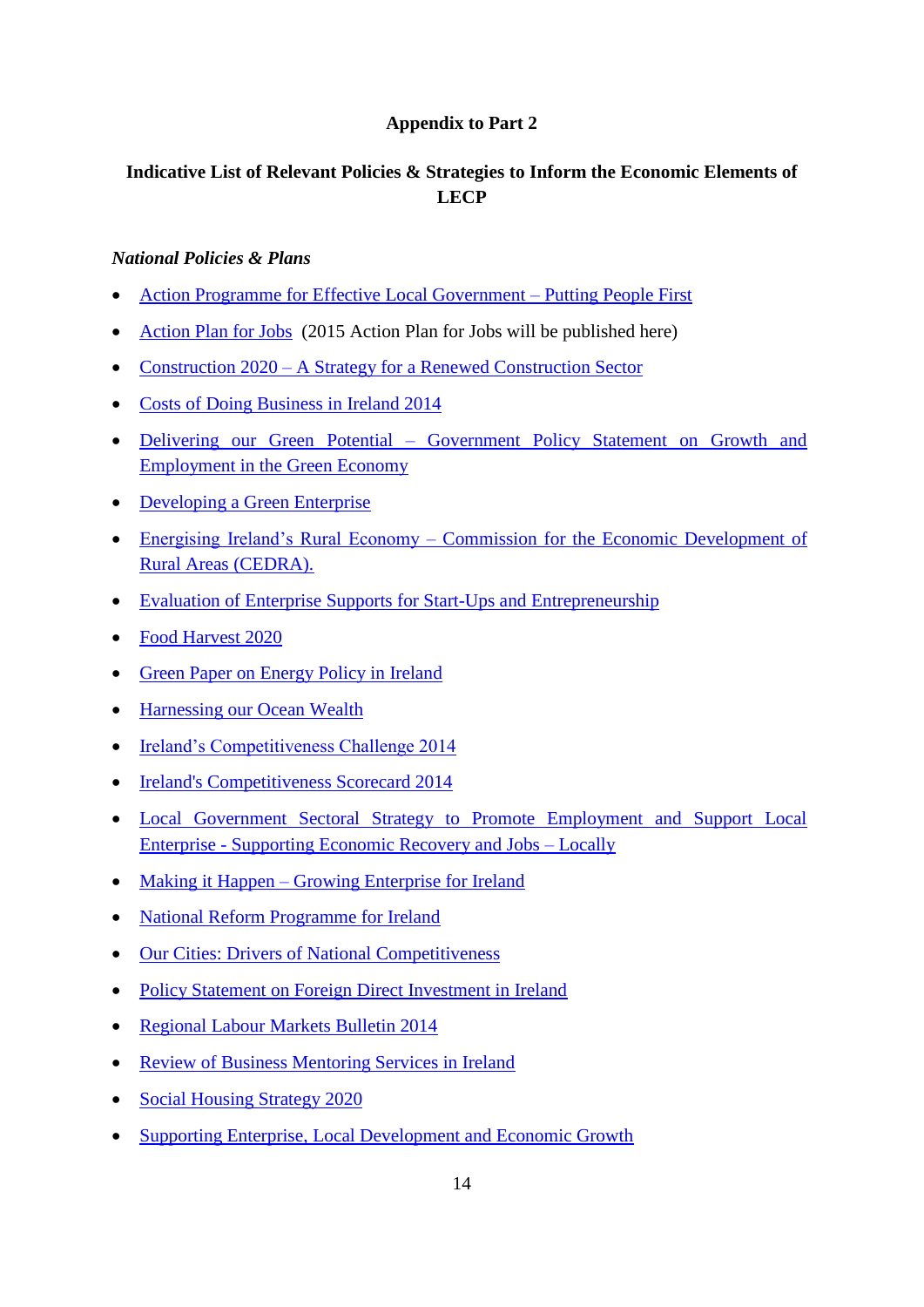# *Regional Policies & Plans:*

- Regional Planning Guidelines for NUTS 3 Areas
- Regional Operational Programmes 2014 2020 for NUTS 2 Areas
- Gateways and Hubs Development Index 2012
- Forfás Regional Competitiveness Agendas
- County Incomes and Regional GDP Reports (CSO)

## *Local Level Policies & Plans:*

- Limerick [2030 An Economic](http://www.limerickcity.ie/Planning/EconomicDevelopment/Limerick2030AnEconomicandSpatialPlanforLimerick/An%20Economic%20and%20Spatial%20Plan%20for%20Limerick.pdf) and Spatial Plan for Limerick
- Economic Baseline Study Meath Local Authorities *(copies of this may be sought directly from Meath County Council)*
- One Waterford [Delivering Jobs, Efficiency and Growth](http://www.environ.ie/en/Publications/LocalGovernment/Administration/FileDownLoad,34064,en.pdf)
- [Delivering Local Development in Derry-Londonderry, Northern Ireland](http://www.oecd.org/cfe/leed/Derry_CRC_final1_A4.pdf)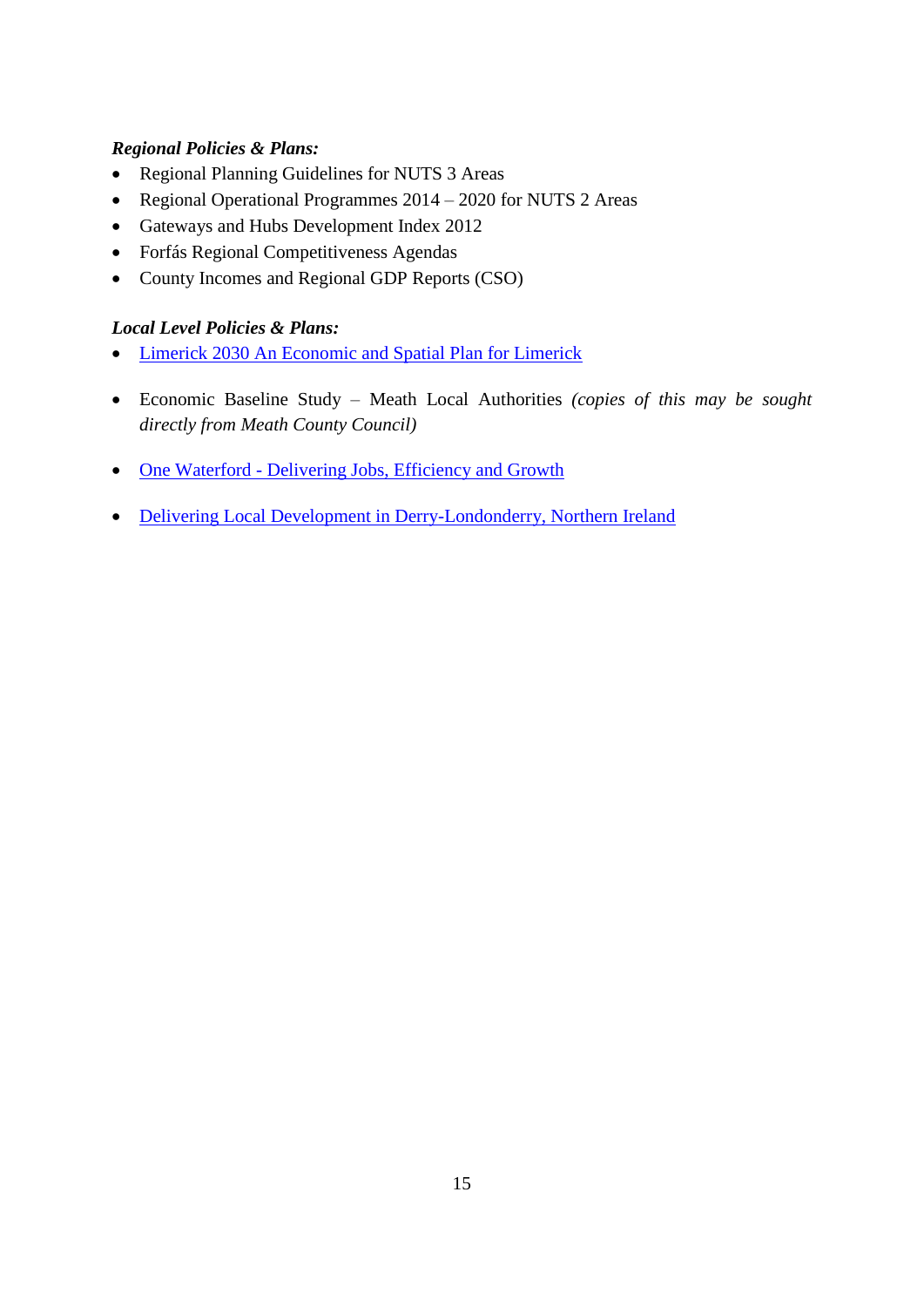# **Part 3: Community Elements of the LECP**

# **Role of LCDCs and Local Authorities in Local and Community Development**

# **Local Authorities and Local and Community Development**

- **1.** Local authorities are the key governmental bodies responsible for local and community development at local level and the statutory basis for this role is set out in Section 66 of the Local Government Act 2001. Local authorities have a long history of involvement in community initiatives and service provision at local level, including libraries, leisure, recreation, arts and amenity facilities and services, as well as estate management, urban and village renewal, tidy towns, 'pride of place' and the operation of community employment schemes. These are important and rich interventions that help build social capital and have been a fundamental part of the role local government has played in local and community development to date.
- **2.** *The Action Programme for Effective Local Government - Putting People First* significantly strengthens and expands local government's role in local and community development, with particular focus on promoting the well-being and quality of life of citizens and communities, with the newly established LCDCs as the primary vehicle for the coordination of local and community activity within the administrative area of the local authority.

# **Role of Local Community Development Committees in Local and Community Development**

- **3.** Local Community Development Committees (LCDCs) have been established "*for the purposes of developing, coordinating and implementing a coherent and integrated approach to local and community development"*. The general roles and functions of LCDCs are set out in Part 6 of the Local Government Reform Act 2014 and have been elaborated upon in the [Guidelines for the Establishment and Operation of Local](http://www.environ.ie/en/Publications/LocalGovernment/Administration/FileDownLoad,38547,en.pdf)  [Community Development Committees.](http://www.environ.ie/en/Publications/LocalGovernment/Administration/FileDownLoad,38547,en.pdf)
- **4.** In the context of developing and implementing the community elements of the LECP the role and function of LCDCs is to:
	- i. bring a stronger focus on local and community development than heretofore, firstly in terms of setting jointly agreed local and community development goals and objectives that the key public-funded agencies and bodies will work collaboratively to achieve, and secondly in terms of promoting local and community development interventions as fundamental contributions to the development of the LCDC administrative area generally;
	- ii. take a strategic view of public-funded interventions and supports at local level for the purpose of co-ordinating them in a way that meets the high level goals of the LECP, examining both current and potential funding streams, as well as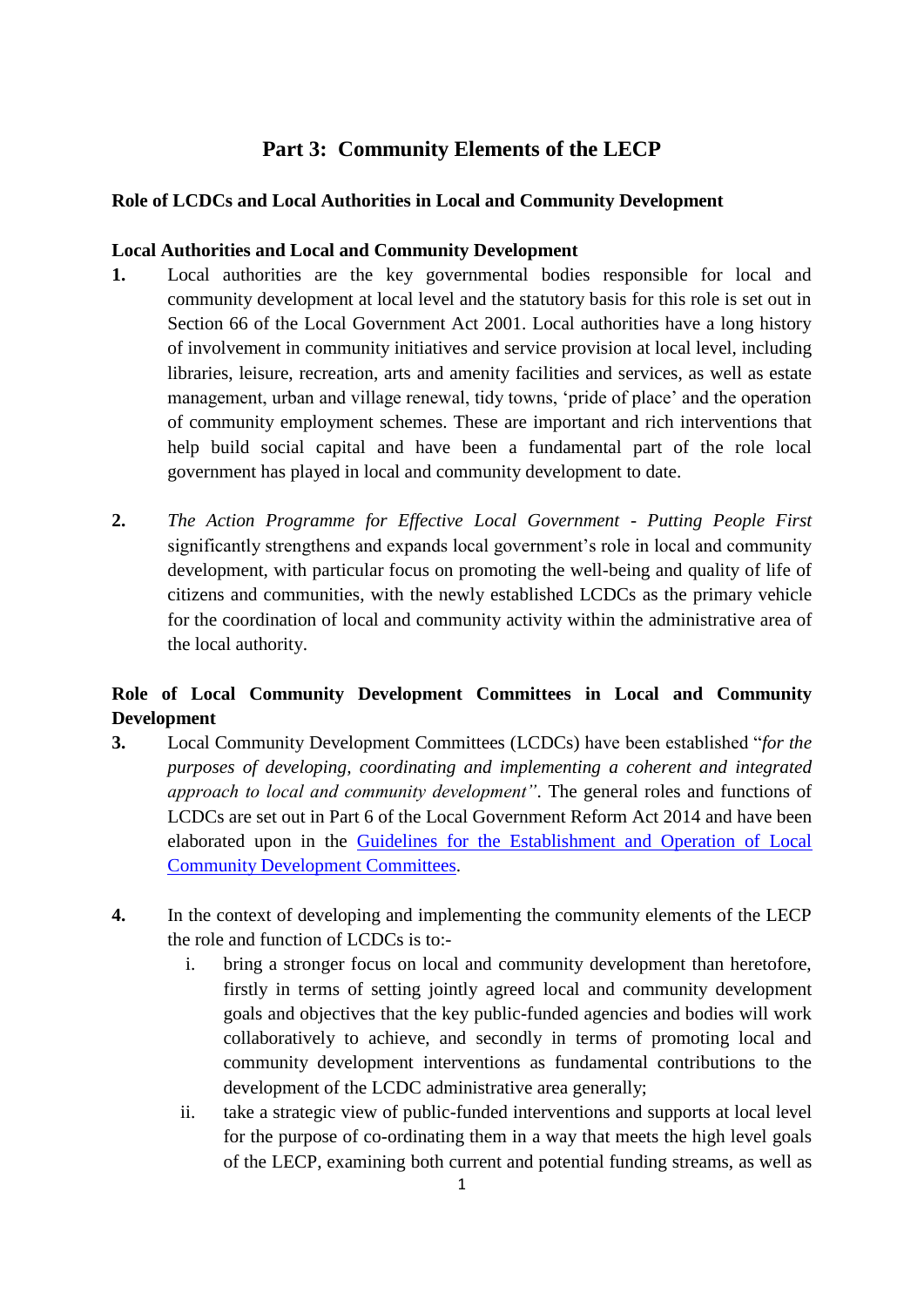funding pressures across the area, and exploring how the outcomes that matter to communities and citizens can be achieved as budgets change and contract; and

- iii. bring all the relevant public-funded agencies bodies together to target their resources in a way that delivers on the high-level LECP goals generally and the community objectives and actions specifically. These resources will include:
	- a) resources directly under the management responsibility of the LCDC including, for example, the new LEADER Programme and the Social Inclusion Activation Programme (SICAP);
	- b) resources under the direct management and oversight responsibility of LCDC partners, for example those local and community development resources managed directly by local authorities, HSE, Education and Training Boards (ETBs), Department of Social Protection (DSP), Local Development Companies (LDCs) etc.; and
	- c) resources under the direct management of other public-funded local development agencies and bodies who may not be represented on LCDCs including for example, Children and Young Peoples Services Committees (CYPSCs), Traveller Interagency Groups (TIGs), Drugs Task Forces (DTFs), Family Resource Centres (FRCs), other Community Development Projects and bodies, etc.

#### **Consultation**

- **5.** The community elements of the LECP should be developed in a collaborative, consultative and participative way, affording key stakeholders the opportunity to contribute in a meaningful way. Local communities, organisations, stakeholders and the public in general should have the opportunity to see where their interests, needs and opportunities are reflected in the LECP.
- **6.** There will be consultation on the preparation of the socio-economic statement, covering both the economic and community elements of the LECP. Further consultations on the community elements of the draft should be carried out, once this draft has been prepared under the guidance of the Advisory Steering Group but before it is submitted to the Municipal Districts and Regional Assemblies for consideration. The approach at this stage will be largely a matter for local determination, but there should be a strong focus on stakeholder, community and citizen participation and a process that is open to all.
- **7.** Further guidance on participation and consultation in relation to the community elements is outlined in the section entitled "Key elements of successful participation and consultation" in **Appendix 1 of the Guidelines for the Community Elements of the Local Economic and Community Plan** (March 2014).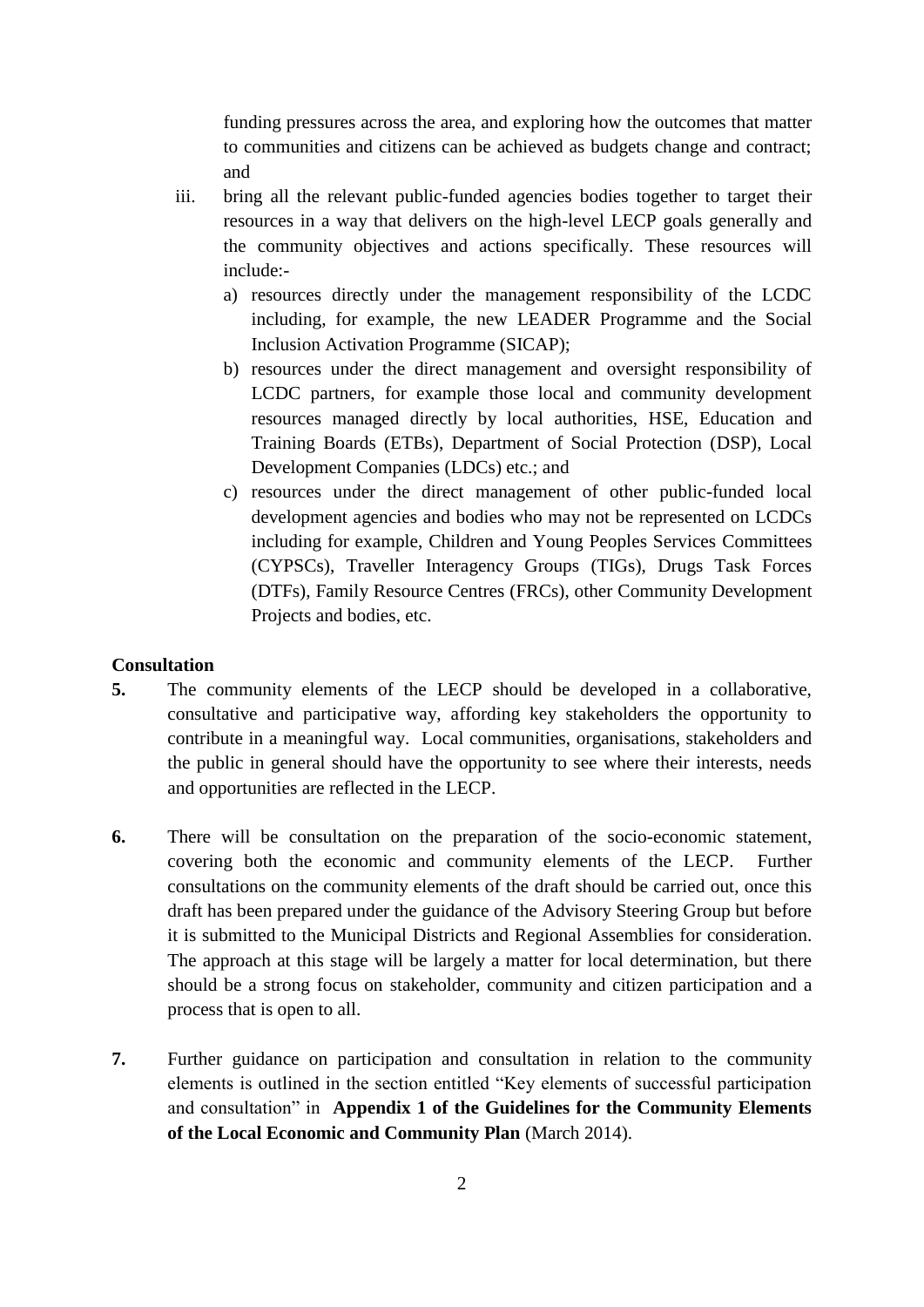#### **Identifying Sustainable Community Objectives**

- **8.** The achievement of specific objectives based on key priorities for communities will require increased communication between agencies/local delivery bodies. It will also require greater clarity of responsibility within particular areas of activity, with a willingness by agencies/delivery bodies to coordinate funding and other interventions in a more collaborative way so as to contribute towards outcomes which may not be theirs alone or may not have been an agency priority. Strategic issues can rarely be addressed by targeting one action area alone. This issue of unemployment, for example, is likely to require actions related to economic development, education and training, employment services, activation policy, infrastructure provision, marketing and employer support. It is important, therefore, that a collaborative approach be taken to the way in which a particular objective is delivered.
- **9.** Following the identification of high level goals in the socio-economic statement, the LCDC will be expected to extend the socio-economic analysis on which this is based and identify a number of Sustainable Community Objectives (SCOs) aimed at enhancing the quality of life and well-being of communities in a manner consistent with the overall regional and local planning frameworks. To underpin this analysis, the LCDC should map and profile local service provision. The expected output is a socio-economic perspective of the LCDC area; a map of key local service provision within the LCDC area e.g. services operated by HSE, DSP Intreo offices, etc., as well as services provided by voluntary bodies; a range of sustainable community objectives and highest priority actions required to deliver on the objectives.
- **10.** In identifying the SCOs, LCDC members, particularly delivery bodies/agencies, will do the following:
	- i. come together to capture the key strategic issues for the community sector in moving from the current situation to the goals set out in the socio-economic statement. It would be helpful to cluster these issues under each of the high level goals identified in stage one (see Part 1, paragraphs 14 and 15). Consultation should take place with delivery bodies/agencies not on the LCDC in terms of identifying key strategic issues;
	- ii. in the context of the high level goals for the LECP, the LCDC members will agree specific objectives required to drive the sector towards the realisation of the vision. These objectives should seek to address the key strategic issues (to which they should be cross referenced) and enable the goals for the sector to be met. This section should also describe the key stake-holding communities/ groups/societal sectors etc. targeted as beneficiaries by each specific objective;
	- iii. members should agree highest priority actions and interventions necessary to achieve the specific objectives for the sector, with responsibilities for actions assigned to the relevant delivery body/agency. These actions will form the key elements of various operational plans of the delivery bodies/agencies. These actions should clearly demonstrate:-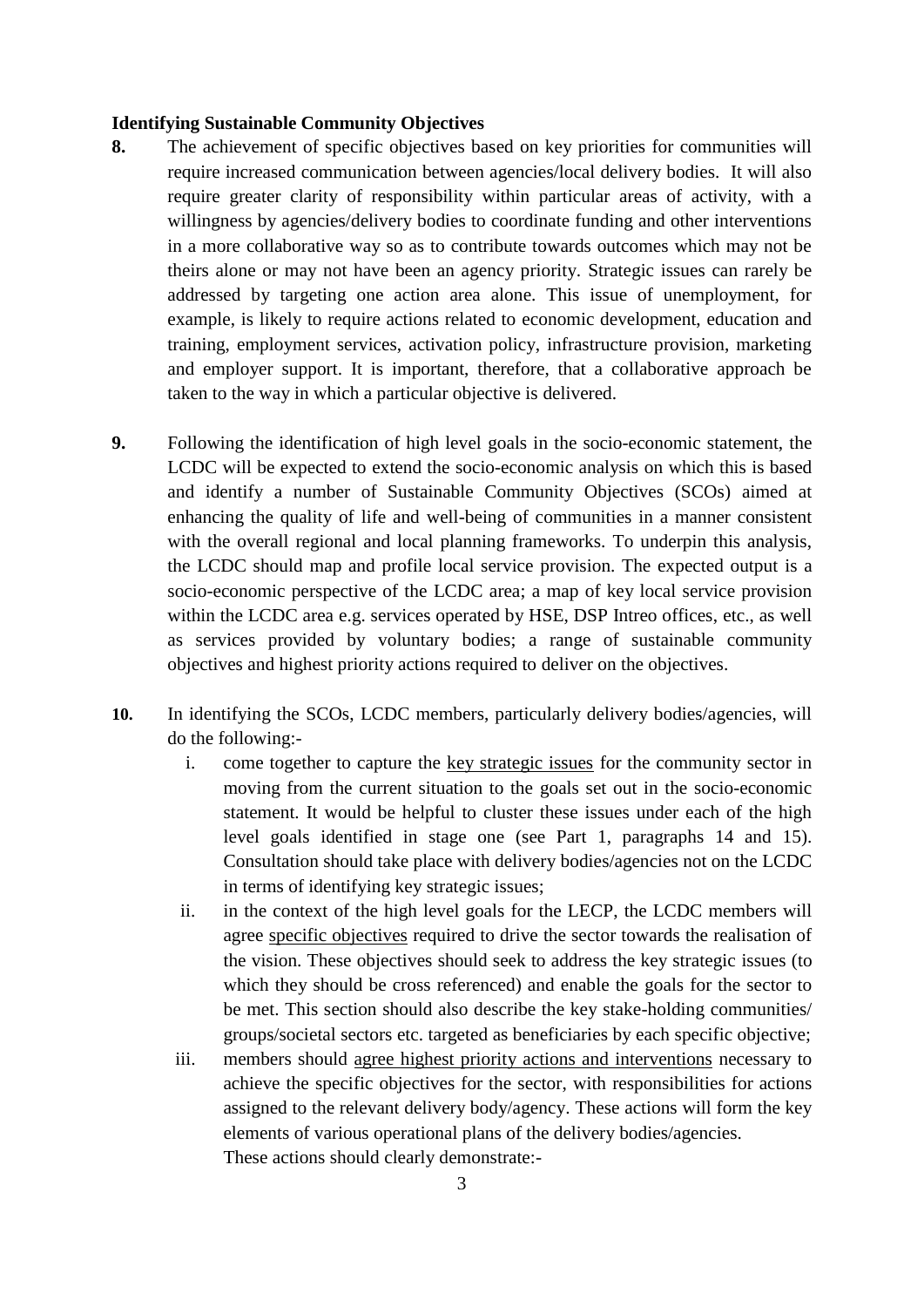- a) identified need based on a needs analysis of named target groups and/or disadvantaged areas;
- b) a targeted approach to named target groups and/or disadvantaged areas;
- c) actions that are specific, time-bound and have measurable outputs and outcomes;
- d) how they contribute to the achievement of the identified objectives;
- e) measurable impact on named target groups and/or disadvantages areas;
- f) value for money and the elimination of duplication;
- g) provision of complementary funding (public, private); and
- h) that they are sustainable;
- iv. once the actions have been agreed the members should then identify the outputs, outcomes and impacts for each community objective to be included in the community elements of the LECP. See logic model below as an example of how to identify these.

| <b>EU 2020 Priorities</b><br><b>Employment</b><br>69-71% of 20-64 year olds to be employed (currently 64.1%) |                                                                 |                                                |                                                                           |                                       |
|--------------------------------------------------------------------------------------------------------------|-----------------------------------------------------------------|------------------------------------------------|---------------------------------------------------------------------------|---------------------------------------|
| <b>LECP High Level Goal</b><br>Increased level and quality of employment and income                          |                                                                 |                                                |                                                                           |                                       |
| <b>Sustainable Community Objective</b> <sup>4</sup>                                                          |                                                                 |                                                |                                                                           |                                       |
| to tackle under-representation of women in employment and entrepreneurship in areas A, B, and C              |                                                                 |                                                |                                                                           |                                       |
| <b>INPUTS</b>                                                                                                | <b>ACTIONS</b>                                                  | <b>OUTPUTS</b>                                 | <b>OUTCOMES</b>                                                           | <b>IMPACTS</b>                        |
| Local<br><b>Development</b><br><b>Company &amp; Local</b><br><b>Groups</b>                                   | <b>Outreach strategy</b><br>in place in key<br>areas and pre    | <b>Particular areas</b><br>targeted,           | Women get work in<br>local healthcare<br>provider                         |                                       |
| Local employer<br>strategy developed                                                                         | developed<br>programme<br>established                           | women engaged<br>with                          | Women set up their<br>own businesses                                      |                                       |
| <b>Education and</b><br><b>Training Board</b>                                                                | <b>FETAC</b><br>programmes<br>provided as                       | <b>Training places</b><br>delivered            | Women assess other<br>types of education                                  | <b>Rise in</b>                        |
|                                                                                                              | necessary                                                       | <b>Additional</b><br>supports provided         | Women's general<br>literacy/numeracy<br>increases                         | employment/<br>participation<br>rates |
| <b>Lone Parent</b>                                                                                           | <b>Mentoring</b>                                                |                                                |                                                                           |                                       |
| Group                                                                                                        | supports                                                        | <b>Childcare</b>                               |                                                                           |                                       |
| <b>County Childcare</b><br>Committee/<br><b>LCDP/SICAP</b>                                                   | <b>CETS</b> programme<br>assessed/childcare<br>costs subsidised | <b>Assistance</b><br>provided                  | <b>Enhanced feeling of</b><br>confidence, better<br>mental health (social |                                       |
| <b>Local Enterprise</b><br>Office/LCDP/<br><b>SICAP</b>                                                      | Grants provided/<br>mentoring support<br>provided               | <b>Women access</b><br>grants and<br>mentoring | inclusion outcome)                                                        |                                       |

 $\overline{4}$ 

This could be a shared objective which would require complementary actions in the economic element of the Plan.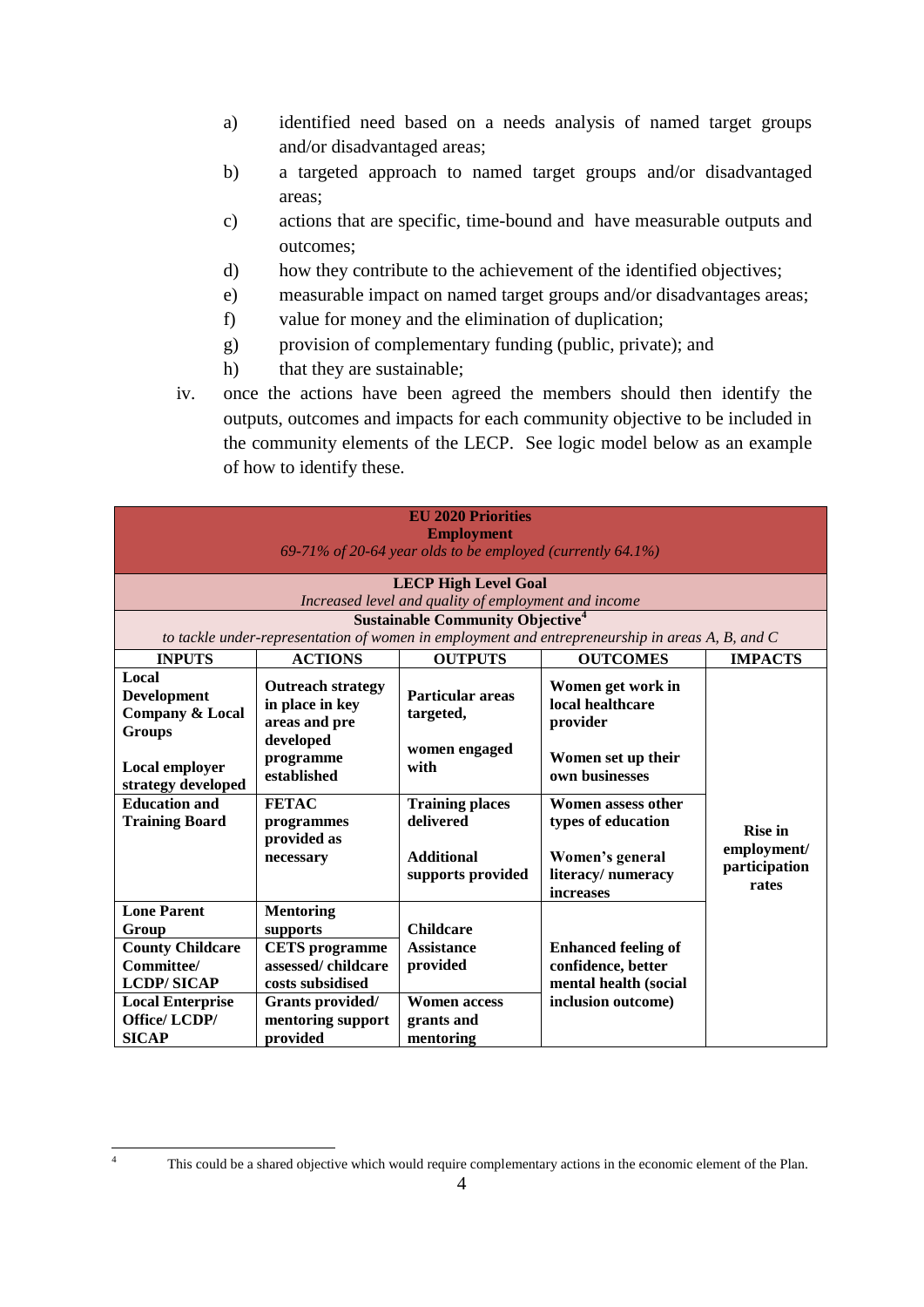#### **Assessing the Impact and Proofing the Community Element of the LECP**

- **11.** In addition to ensuring consistency with the RSES/RPG and the Core Strategy of the Development Plan, consideration should be given to assessing the impact of the draft Plan on a number of horizontal priorities. These should include:
	- i. Sustainability
	- ii. Equality
	- iii. Poverty
	- iv. Rurality (where appropriate)
	- v. Age
	- vi. Disability
- **12.** It is acknowledged that this proofing can turn out to be an extremely difficult and time-consuming process and that the extent of proofing required for the community elements of the LECP could be significant given the range of issues it is intended to address. For example, LCDCs should ensure that the LECP is in line with the National Disability Strategy.<sup>5</sup> Similarly, LCDCs must ensure that the community elements of the LECP meet the proofing obligations set out in national policy in relation to other policy areas.
- **13.** It is recommended, therefore, that the following stages be included in the impact assessment process:-

**Screening:** This part of the process should identify those elements of the LECP which are likely to have a significant impact on the various priority areas. Only those that are likely to have such an impact should be included in the assessment. A two-stage screening process (or at intervals during the planning process) which could include initial screening at an early stage of the LECP followed at a later stage by more comprehensive screening when more concrete and specific outcomes/actions etc. had been identified by the Plan.

**Scoping:** Identify the relevant issues arising, using the indicators associated with each objective.

**Assessment:** The assessment should identify the likely direction and scale of the impact – positive, neutral or negative and minor, medium or major, without seeking undue accuracy.

**Review and mitigation**: The reconsideration of an approach or the introduction of mitigation measures in the event of negative impacts.

Ideally the assessment should be included in the consultation process so that the views of those likely to be impacted on can be incorporated into the final

 $\leq$ <sup>5</sup> Objective 1 (d) Action 2: Include Accessibility as an objective throughout all new Local Authority development plans, in line with the National Disability Authority guideline. And Objective 3 (D) Action 2: Community development projects funded by LA shall, as a minimum, take full cognisance of accessibility and inclusion issues and where possible have an access policy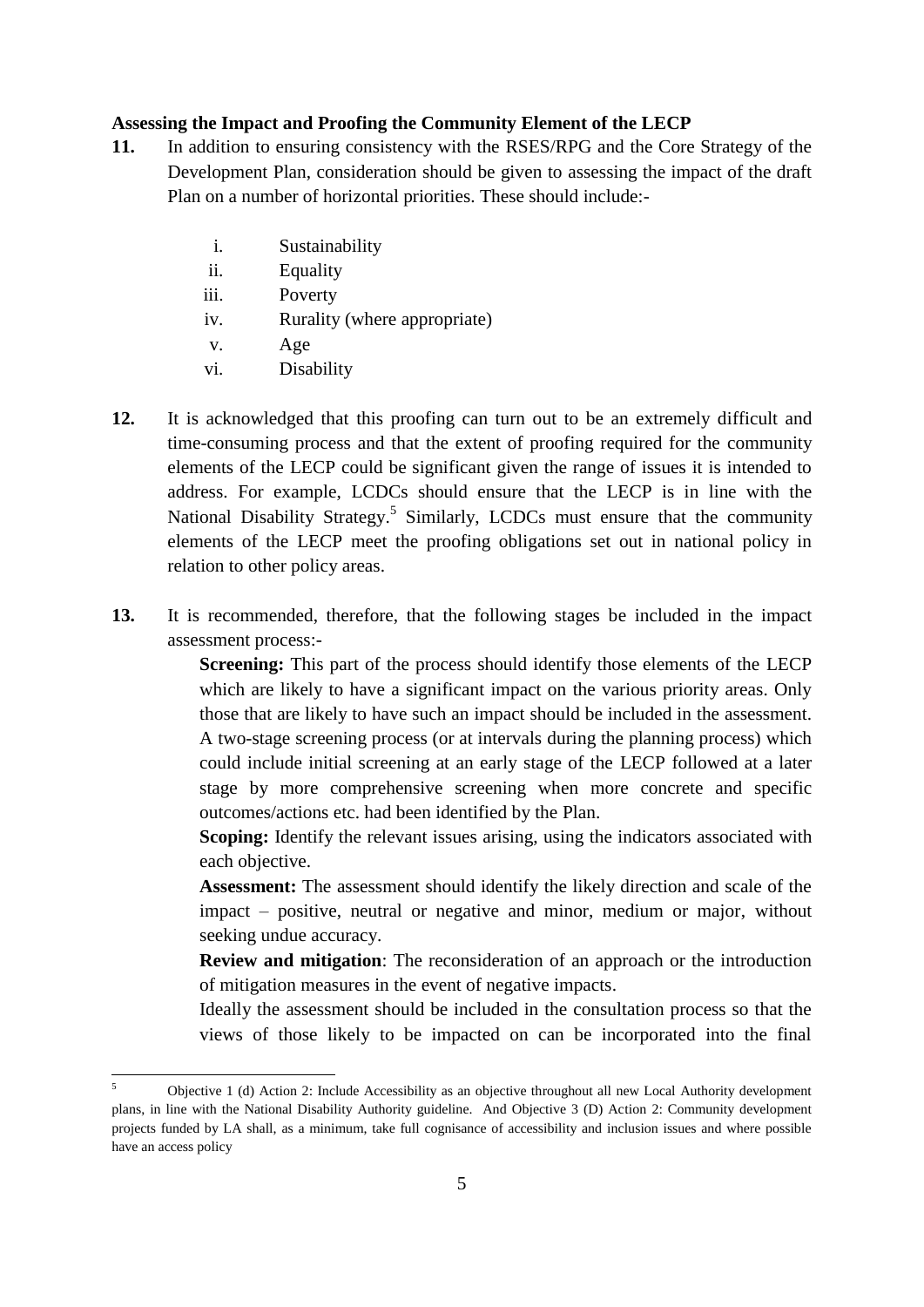outcome, and where appropriate, integrated with any SEA and/or Appropriate Assessment under Article 6 of the Habitats Directive undertaken.

## **The Community Elements of the LECP**

## **Nature and Purpose of the Community Elements of the LECP**

- **14.** The purpose of the community elements of the LECP is to promote local and community development within the functional area of the LCDC and to ensure the coordination of relevant public-funded local and community development actions in a way that reduces duplication, targets available resources where they are most needed and maximises benefits for communities. The focus of the community elements of the LECP should be primarily on social and economic issues that have relevance and can be addressed at a community level, which involve community engagement or participation, which address the specific needs of communities and which identify areas of priority and indicate the most appropriate programmes or other resources to be linked with each particular priority.
- **15.** In drafting the community elements of the Plan, regard should be had to the need to:
	- i. promote and mainstream equality;
	- ii. develop and implement sustainable objectives;
	- iii. maximise returns from available resources and reduce duplication;
	- iv. ensure meaningful participation by communities in the planning process, and consultation and engagement with communities generally;
	- v. utilise community development principles in the LECP development process specifically and the work of LCDCs generally; and
	- vi. set the local context for mainstream funding programmes such as local development/social inclusion programmes, community services programmes, etc.

#### **Content of Community Element**

- **16.** The Sustainable Community Objectives (SCOs) may include for example:
	- i. improved quality and increased frequency of community-based services available to promote social inclusion and tackle poverty and disadvantage;
	- ii. physical, social, economic and environmental regeneration of deprived urban and rural communities;
	- iii. enhanced education and training infrastructure;
	- iv. the creation of new jobs, especially in low carbon and green economy; and
	- v. increased access to and use of high quality information and communication technology.
- **17.** Specific actions under the following areas to achieve the SCOs may include:
	- i. education, training and skills development, the provision of life-long learning opportunities, and the development of training infrastructure to support greater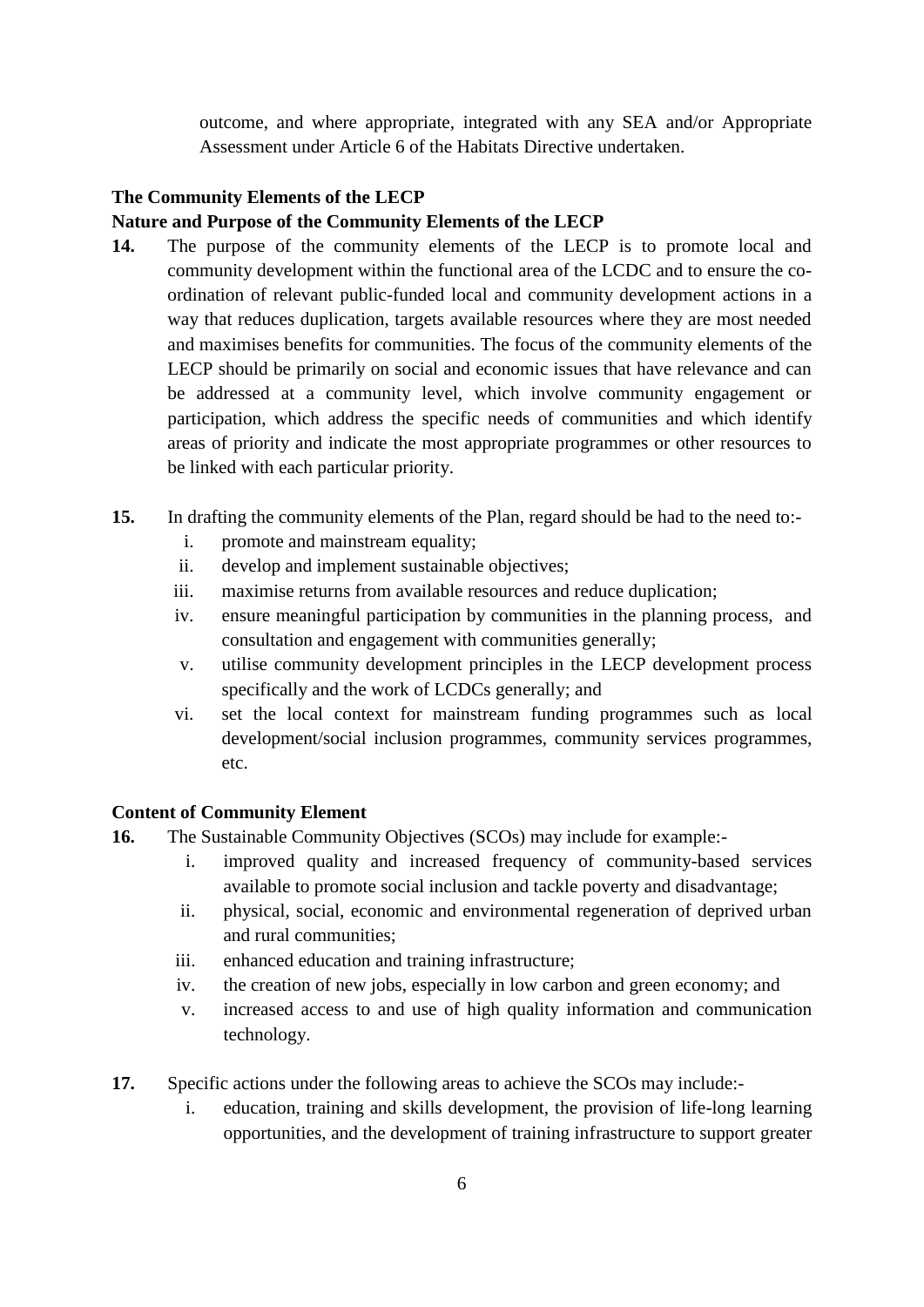access to employment and self-employment and improve people's work readiness, including marginalised target groups and young people;

- ii. creation and sustainment of employment and self-employment opportunities, with a particular focus on:
	- a. developing and supporting small and micro-enterprise; and
	- b. promoting social enterprise and social entrepreneurship;
- iii. developing social, economic and physical infrastructure to address social exclusion, poverty and disadvantage, reverse social and economic decline and to realise growth potential and the sustainability of communities, including:\_
	- a) supporting bottom-up local community planning;
	- b) expansion of local basic services, including small scale leisure, culture, recreational and tourism infrastructure:
	- c) provision of services related to health and well-being, social integration, tackling disadvantage and combating poverty;
	- d) development of local, community-based transport services to complement existing public and private transport services;
	- e) enhancing access to and use of ICT; and
	- f) maintenance, restoration and upgrading of the cultural and natural heritage of communities, environmental upgrading and general actions to enhance the environmental, amenity and physical attributes of communities;
- iv. developing synergies between supports for children and young people, such as the educational and developmental opportunities, and investment in services that address issues affecting children and young people;
- v. enhancing the capacity of communities to improve their well-being through, for example, providing practical assistance and support for community organisations and structures, and developing leadership capacity within communities and the capacity of individuals and communities to engage in policy development and decision-making;
- vi. promoting the general welfare of communities through, for example, investment in community development activities in the areas of crime prevention, juvenile diversion and support for vulnerable members of communities; and
- vii. enhancing support for local volunteering, citizen engagement and active citizenship including the participation of youth in decision making.
- **18.** It is important in identifying the SCOs to prioritise and develop actions a) where the LCDC has a remit; b) where collaborative working can make progress in relation to the prioritised items; and c) where the objectives can be achieved and actions delivered within the six-year time frame of the LECP, (particularly with the commitment of the bodies/agencies on the LCDC to working together on the objectives and actions identified in the LECP and ensure they are included in their own work programmes). This does not preclude other priorities being addressed by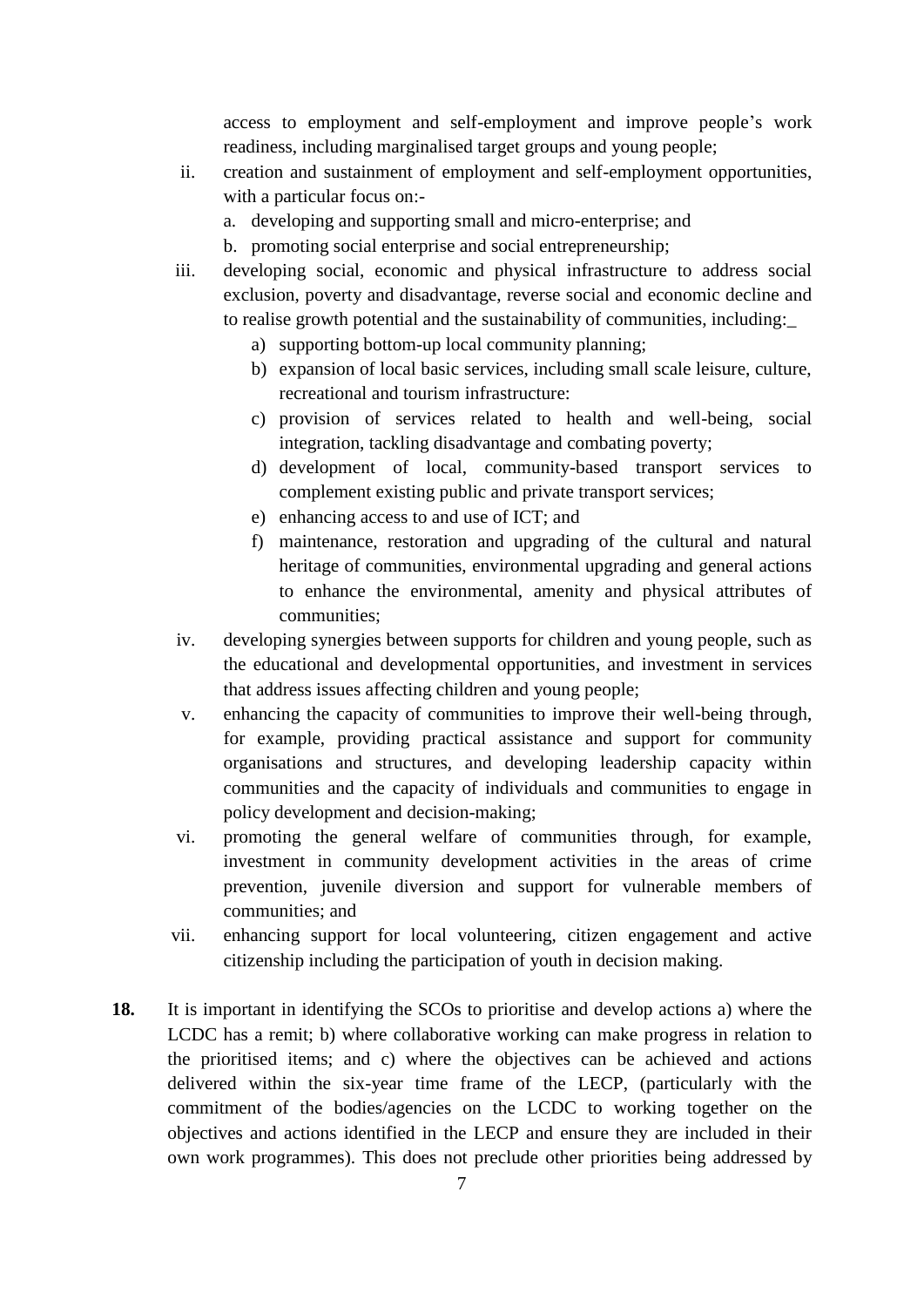bodies/agencies on the LCDC, or those that support the LCDC, continuing to work on their own priorities.

- **19.** It is at this point also that performance indicators and progress milestones, which enable monitoring of progress in implementing the actions and measurement and assessment of their effectiveness towards achievement of the SCOs, should be specified. Further guidance on the use of indicators in relation to the community elements is outlined in Appendix VII of the Guidelines for the Community Elements of the Local Economic and Community Plan (March 2014).
- **20.** It is important also that buy-in and commitment to the development and implementation of the community elements of the Plan is given, not only by LCDC partners, but also by other local public funded agencies/bodies and other funded development agencies that are not represented on the LCDC. Delivery of this support will be underpinned at national level through the Inter-Departmental Group on Local and Community Development, which will focus on ensuring that local governance structures under the aegis/responsibility of central funding Departments and agencies commit to the development and delivery of locally set objectives in the LECP. The relationship/agreement with relevant agencies/bodies will be managed through a memorandum of understanding between the LCDC and LCDC member agencies/delivery bodies, e.g. HSE, ETB, local authority itself, or through a joint protocol between the LCDC and non-member agencies/delivery bodies, e.g. CYPSCs, TIGs, FRCs etc.